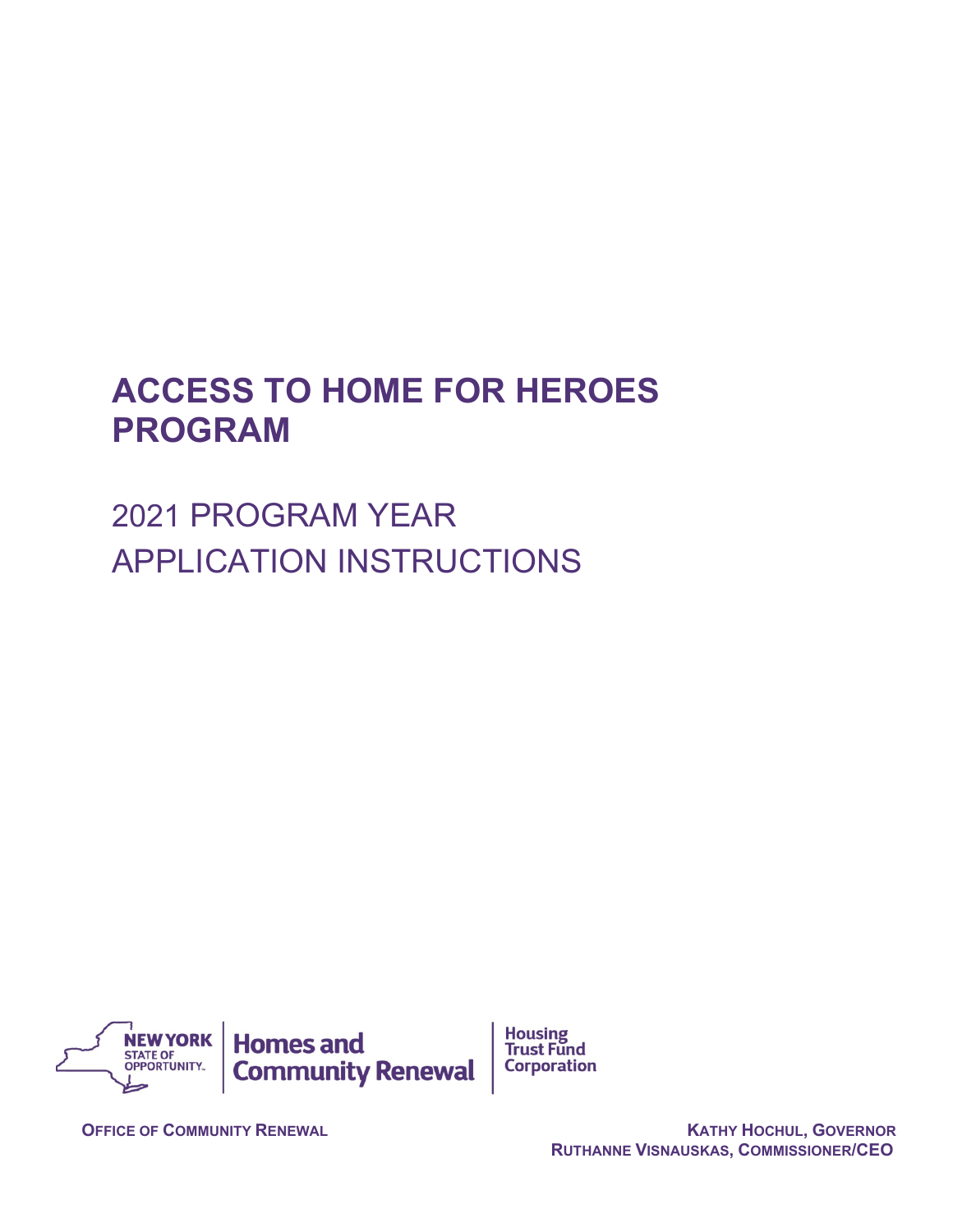# 2021 Access to Home for Heroes Program **Community Development Online (CDOL) Application Instructions**

# **Table of Contents**

| $\mathbf{I}$ . |                                                                               |  |
|----------------|-------------------------------------------------------------------------------|--|
|                | А.                                                                            |  |
|                | В.                                                                            |  |
|                | $C_{-}$                                                                       |  |
| H.             |                                                                               |  |
|                | А.                                                                            |  |
|                | <b>B.</b>                                                                     |  |
| III.           |                                                                               |  |
|                | А.                                                                            |  |
|                | <b>B.</b>                                                                     |  |
|                | $C_{1}$                                                                       |  |
|                |                                                                               |  |
|                |                                                                               |  |
|                |                                                                               |  |
|                |                                                                               |  |
|                |                                                                               |  |
| V.             |                                                                               |  |
|                |                                                                               |  |
|                |                                                                               |  |
|                |                                                                               |  |
|                |                                                                               |  |
|                |                                                                               |  |
|                |                                                                               |  |
|                |                                                                               |  |
|                |                                                                               |  |
|                | А.                                                                            |  |
| <b>B.</b>      |                                                                               |  |
|                |                                                                               |  |
|                | ACCESS TO HOME FOR HEROES PROGRAM - CDOL TABLE OF CONTENTS & EXHIBIT LIST  18 |  |
|                |                                                                               |  |
|                |                                                                               |  |
|                |                                                                               |  |
|                |                                                                               |  |
|                |                                                                               |  |
|                |                                                                               |  |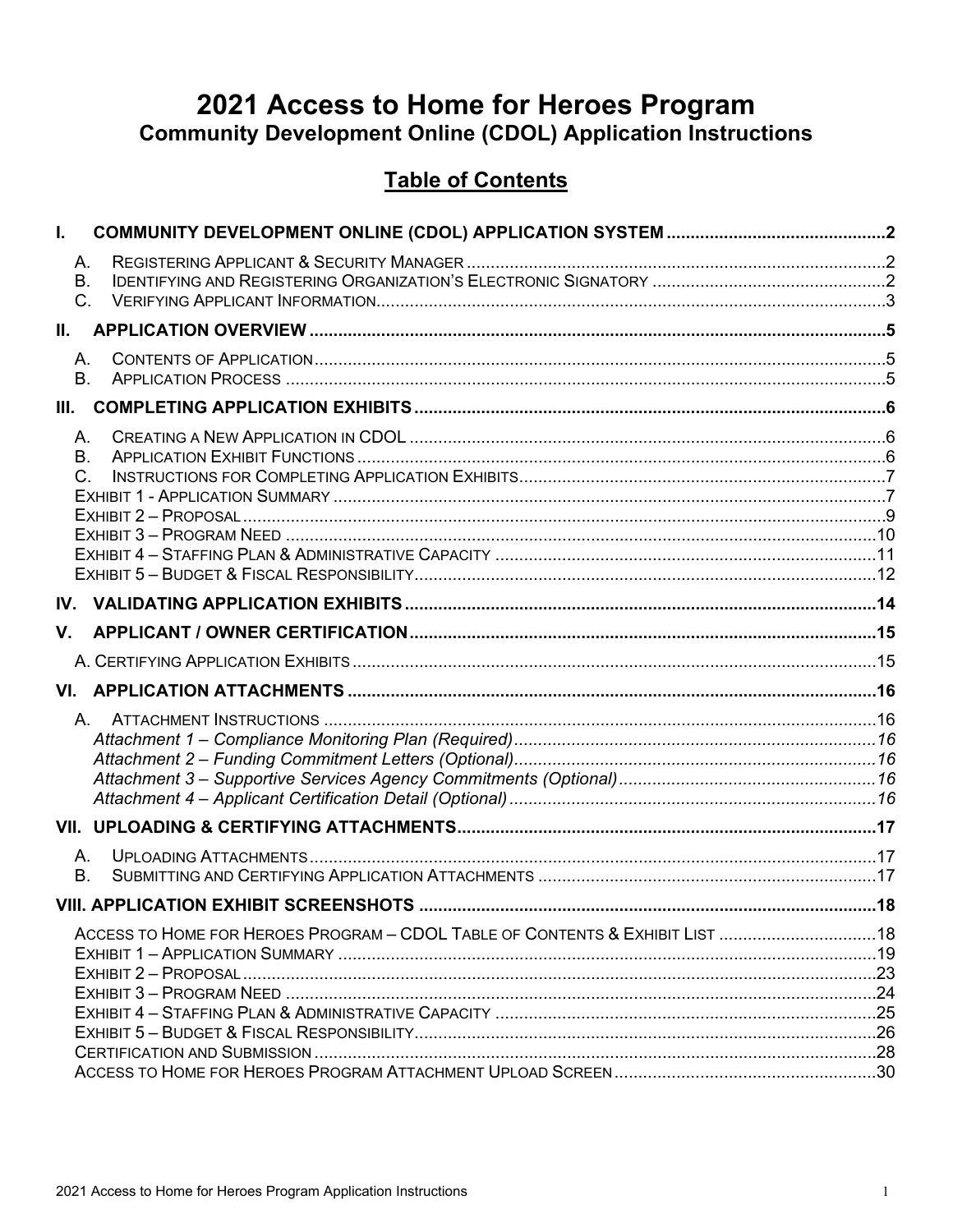# <span id="page-2-0"></span>**I. Community Development Online (CDOL) Application System**

Applications for Access to Home for Heroes Program funding are submitted through the Community Development Online (CDOL) application system.

**Access to Home for Heroes Program application exhibits and attachments must be submitted via the CDOL system by 4:00 PM, EST, Friday, October 22, 2021.** Applications and supplemental materials received after the stated deadline will be considered a late submission and will not be accepted.

Applicants may request, based on demonstrated need, to submit a paper application in lieu of using the CDOL system. Requests may be emailed to [OCRINFO@nyshcr.org](mailto:nyshcr.sm.ocrinfo%20%3cocrinfo@nyshcr.org%3e) or mailed to NYS Homes and Community Renewal, Office of Community Renewal, Hampton Plaza, 38-40 State Street, 4<sup>th</sup> Floor South, Albany, NY 12207.

### <span id="page-2-1"></span>**A. Registering Applicant & Security Manager**

Please review the following to confirm that the applicant organization is prepared to use the CDOL system.

To use CDOL, applicants must: 1.) be registered in the New York State Homes and Community Renewal (HCR) Statewide Housing Activity Reporting System (SHARS), and 2.) have designated a Security Manager for their organization. The Security Manager will serve as the individual who authorizes and monitors access to CDOL for the applicant's organization, including which people can update the organization's applications. Security Managers may go into CDOL system and add or remove users for their organization. Forms are available on HCR's website: [https://hcr.ny.gov/community-development-online.](https://hcr.ny.gov/community-development-online)

- **If the organization has not previously applied to HCR for funding:** Submit an Applicant Registration Form to register as a SHARS Applicant. This form also contains a section to designate a Security Manager for the organization. HCR staff will register the organization and Security Manager and e-mail a USER ID and password to access CDOL.
- **If the organization is a registered SHARS applicant, but has not registered to use CDOL:** Submit a Security Manager Registration Form to HCR, which will allow access to CDOL. Complete and return the Security Manager Registration Form with an original authorized signature to the address specified on the form and HCR will e-mail a User ID and temporary password with which to access the CDOL system.
- **If the organization has previously used the CDOL system to apply to HCR for funding:**  Applicants who used CDOL in the past will still be registered and may use the user ID and password previously assigned to them. To retrieve a forgotten password, go to CDOL and enter the USER ID and e-mail address a new password will be automatically e-mailed. If the email address associated with the USER ID has changed, and the password or USER ID has been lost, please send an email to **ocrinfo@nyshcr.org** for assistance.

# <span id="page-2-2"></span>**B. Identifying and Registering Organization's Electronic Signatory**

Applications submitted through the CDOL system must be electronically certified by an authorized representative of the applicant's organization. The person who will certify the application must be set up in CDOL as a user for the applicant organization. The Security Manager (identified on the Security Manager Registration Form) may add the certifier by following these steps:

1. Log into CDOL and click on the User Administration link at the top of the page. The organization name will be displayed with a list of CDOL users.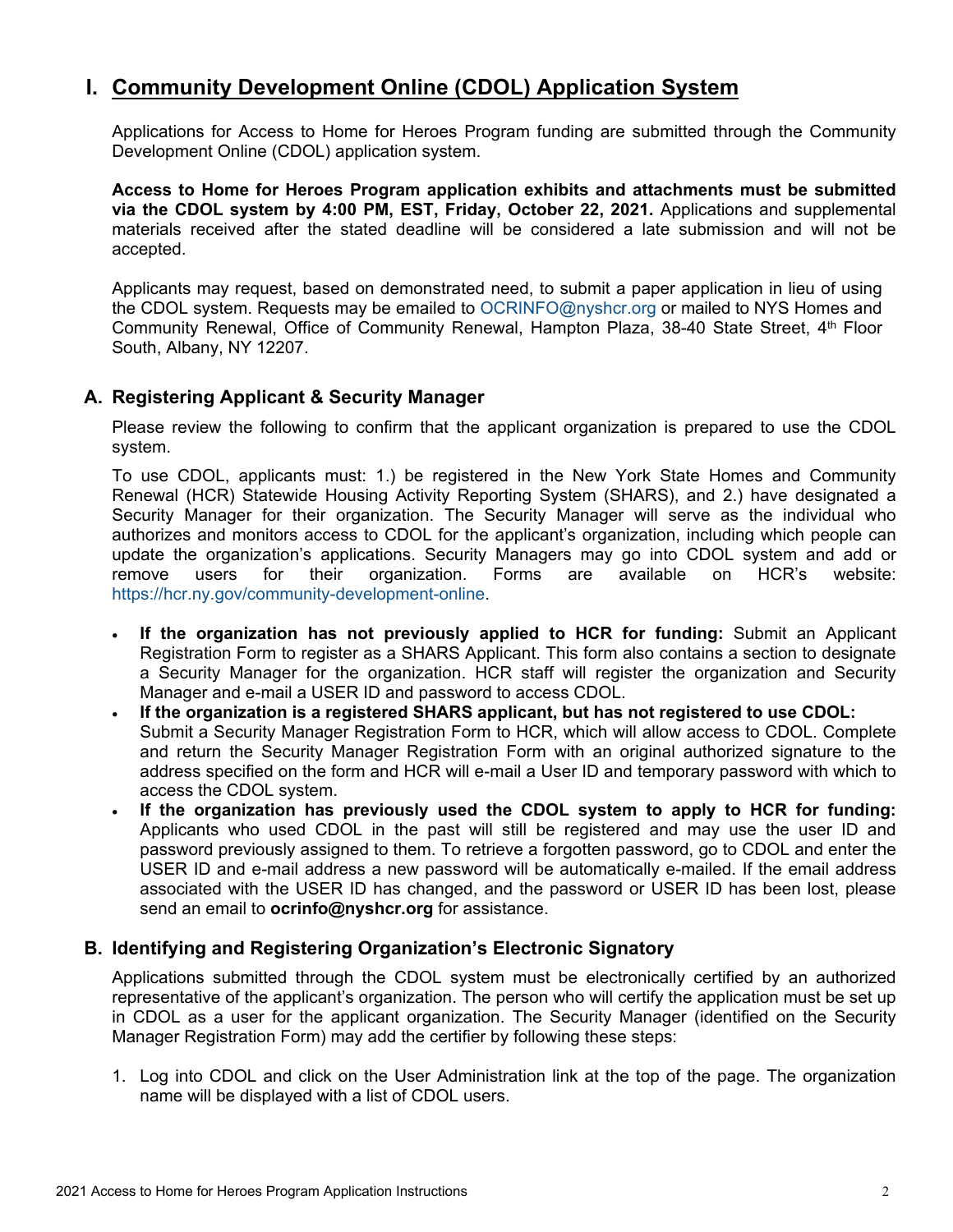- 2. To add the organization's authorized signatory, click 'Add New User', and enter their first and last name, and e-mail address.
- 3. Select their access level from the drop-down box. Applicant inquiry allows the user to view but not change the application. Applicant update allows the user to make changes to the application.
- 4. Click the box that reads 'Authorized to Sign Certification'.
- 5. Click the box next to the organization name. Then click 'Submit'.
- 6. CDOL will generate an e-mail providing the user with their User ID and temporary password. Later, when the application exhibits are complete, validated and ready to be submitted, the certifier must log-in to the CDOL, complete the certification, and submit the application exhibits. Required application attachments must also be certified prior to submission.

### <span id="page-3-0"></span>**C. Verifying Applicant Information**

Prior to beginning a new application using the CDOL system, the applicant organization must verify and update the organization information. To do so, login and from the CDOL Main Menu, select the 'View' button to the right of the organization's name, under the 'Organization' heading. A pop-up window will appear with the organization information HCR has on file. If any of the information displayed is incorrect or needs updating, close the pop-up window, and select the 'Edit' button to the right of the organization name. Please be sure to include the name and mailing address for the contact authorized to execute a contract with HTFC. It is important for HCR and HTFC to know where to mail potential award and contract materials.

### **An organization may update its organization information in CDOL at any time but may not change the organization information on the application once it has been submitted.**

CDOL Applicant Information Fields to review and verify:

### **A. General Applicant Information**

- If applicable, the applicant's Department of State (DOS) Charities Registration Number;
- The month and day of the applicant's fiscal year end date (for example: 12/31);
- Any aliases or acronyms the organization is known as.

### **B. Type of Applicant**

- Select each applicable applicant type.
- If applicable, add or correct the date of the non-profit applicant's legal incorporation.

### **C. Phone and Internet Data**

If necessary, edit the applicant's primary telephone and fax numbers, e-mail address and website or URL.

### **D. Mailing Address(es)**

If necessary, edit the applicant's primary mailing address in D1. If the mailing address for correspondence related to this application differs from the primary address, add the address in Section D2. The applicant will be able to select the address to which the award decision or contract correspondence should be mailed.

### **E. Primary Contact**

If necessary, edit the name, title, phone number, extension, and e-mail address of the person who is the primary contact for the organization. This person must have the authority to legally represent the applicant.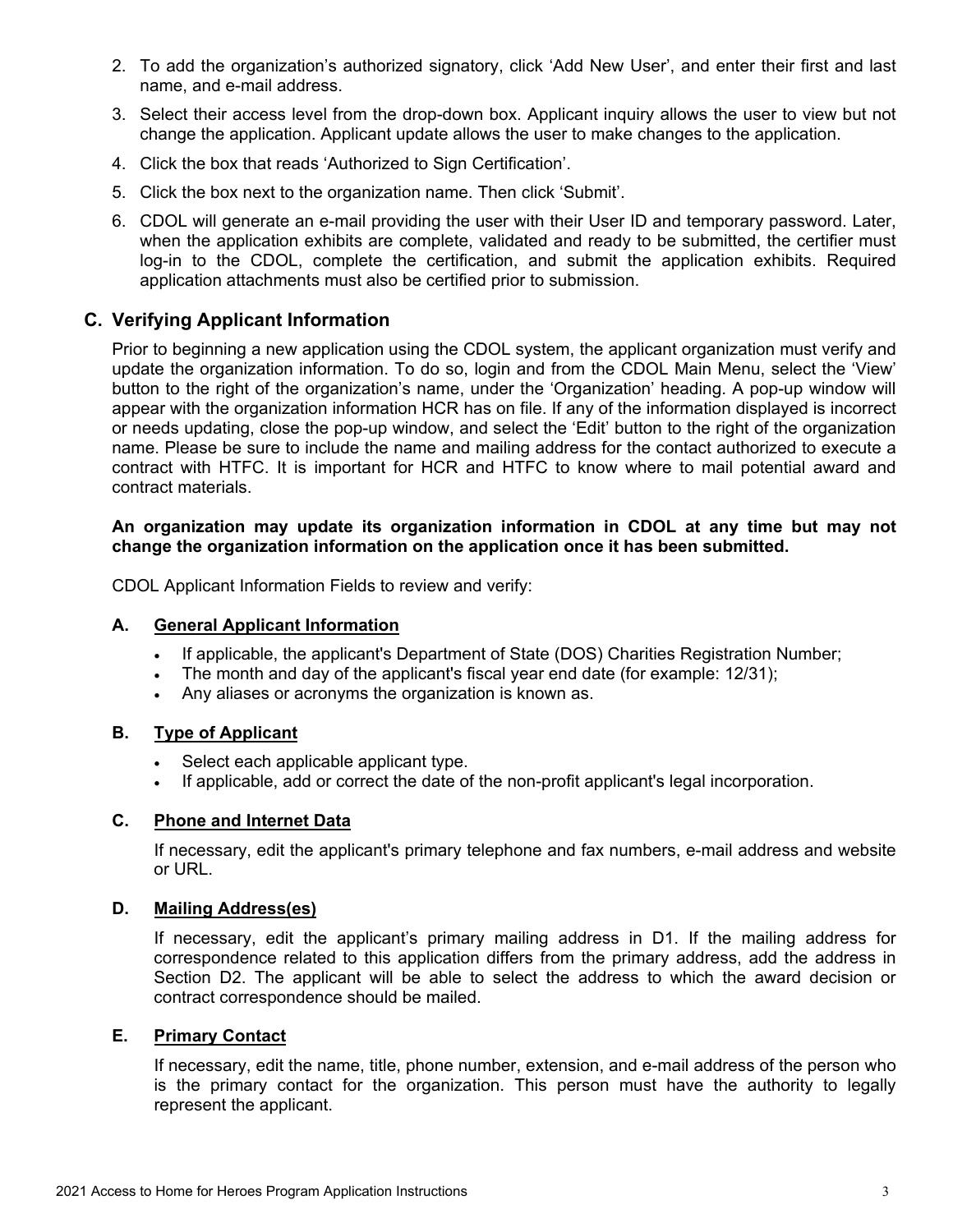# **F. Other Principals**

If necessary, edit or add principal organizations or employees of the applicant organization. For example, the Executive Director, CEO, Board President, or general partner.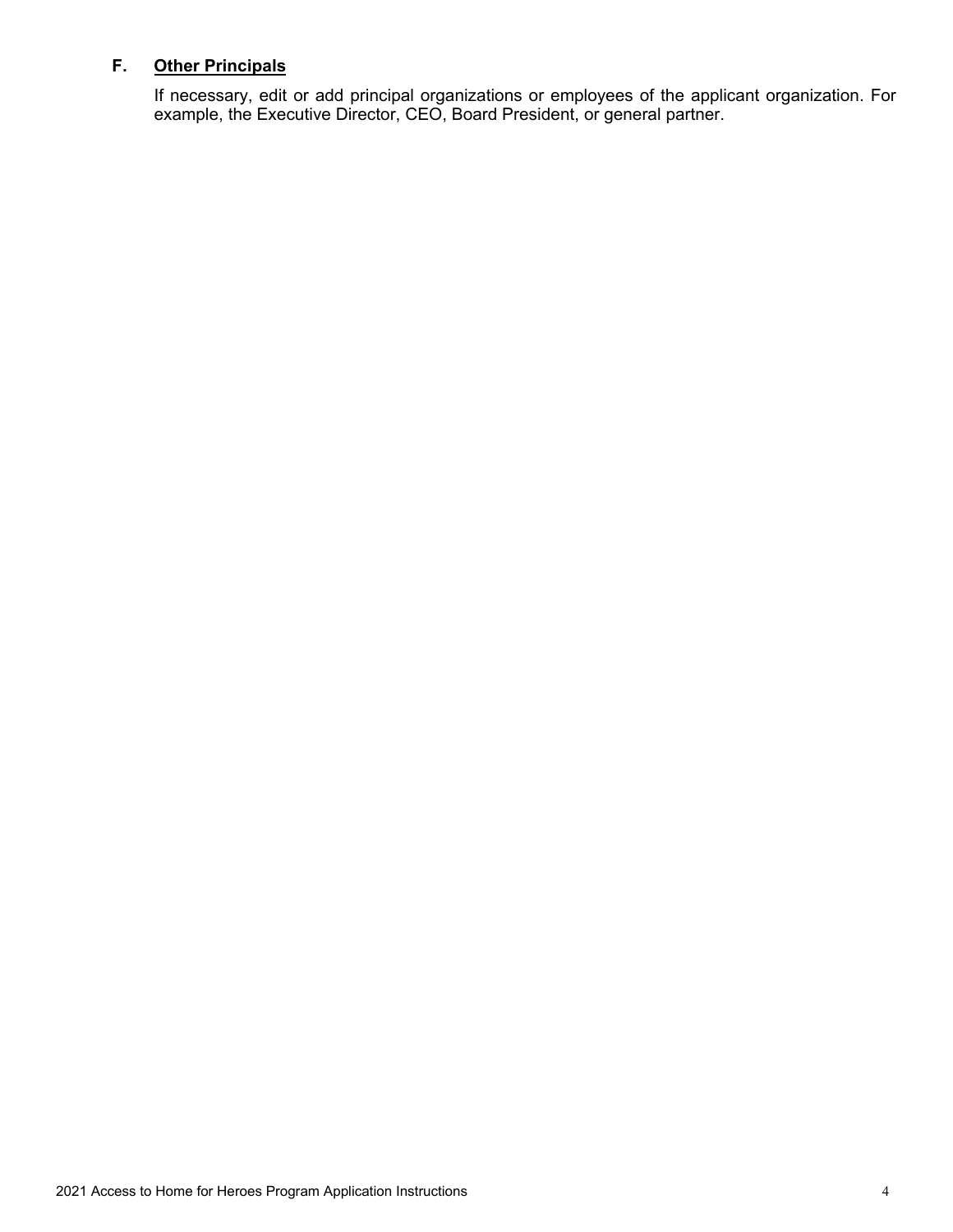# <span id="page-5-1"></span><span id="page-5-0"></span>**II. Application Overview**

# **A. Contents of Application**

A complete Access to Home for Heroes Program application includes five exhibits, an electronic certification, and four attachments.

Exhibit 1 – Application Summary

- Exhibit 2 Proposal
- Exhibit 3 Program Need
- Exhibit 4 Staffing Plan & Administrative Capacity

Exhibit 5 – Budget & Fiscal Responsibility

Electronic Application Certification

Attachment 1 – Compliance Monitoring Plan (Required)

Attachment 2 – Funding Commitment Letters (Optional)

Attachment 3 – Supportive Services Agency Commitments (Optional)

Attachment 4 – Applicant Certification Detail (Optional)

Vendor Responsibility Questionnaire (VRQ) Required for all not-for-profit entities.

# <span id="page-5-2"></span>**B. Application Process**

The submission of an Access to Home for Heroes Program application via CDOL requires five steps:

- $\checkmark$  Completing five multi-question online application exhibits;
- $\checkmark$  Validating online application exhibits;
- $\checkmark$  Certifying and submitting online application exhibits;
- $\checkmark$  Uploading and submitting or omitting attachments; and
- $\checkmark$  Certifying attachments.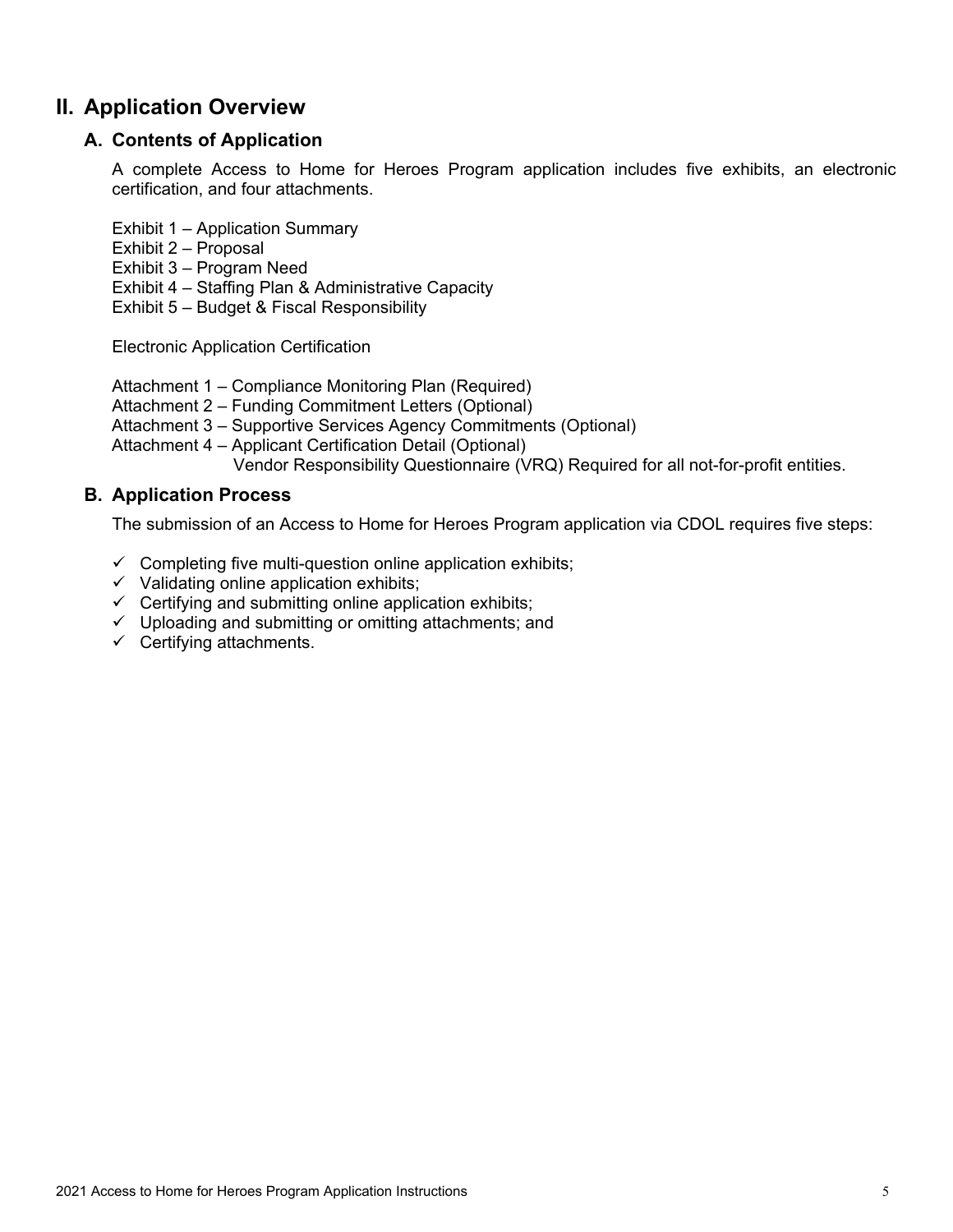# <span id="page-6-1"></span><span id="page-6-0"></span>**III. Completing Application Exhibits**

# **A. Creating a New Application in CDOL**

- Log in to CDOL.
- Next to 'Start a New Application' under the 'Applications' heading, enter a brief, descriptive name for the proposed project, e.g., City of Sample 2021 Access to Home for Heroes Program. If awarded, the Application Name entered here will be used to label contract materials and to describe the program throughout the contract term.
- Select 'Access to Home for Heroes' from the 'Application Type' drop-down menu.
- Press 'Submit' button.

A table of contents will be displayed with a list of all Access to Home for Heroes Program application exhibits broken down by individual question screens in CDOL. Instructions for completing each exhibit follow.

### <span id="page-6-2"></span>**B. Application Exhibit Functions**

Complete the required fields for each Exhibit as explained in C. Application Exhibit Instructions below. Once the information is entered in each field, and the exhibit is complete, press 'Submit' at the bottom of the screen.



- If the Exhibit is complete and accurate, a message will appear at the top of the screen in green to notify the applicant that the 'Updates have been successfully saved'.
- If errors are present in the Exhibit, a message will appear in yellow at the top of the screen, and individual error messages will appear under the fields causing the error message(s). Follow instructions to correct the error(s) and press 'submit' again.

Once the message 'Updates have been successfully saved,' is displayed, press the 'Next' navigation button at the top right of the screen to move to the next application exhibit.



**DO NOT** use the internet browser back and forward buttons to navigate in CDOL. Use the Previous and Next links in the top right of the screen, or the Menu and Exhibit List links in the top left of the screen. If an applicant uses the browser back and forward buttons, application information may be lost.

Do not enter zero '0' in exhibit fields. If funds are not requested funds for a particular activity, please leave the field blank.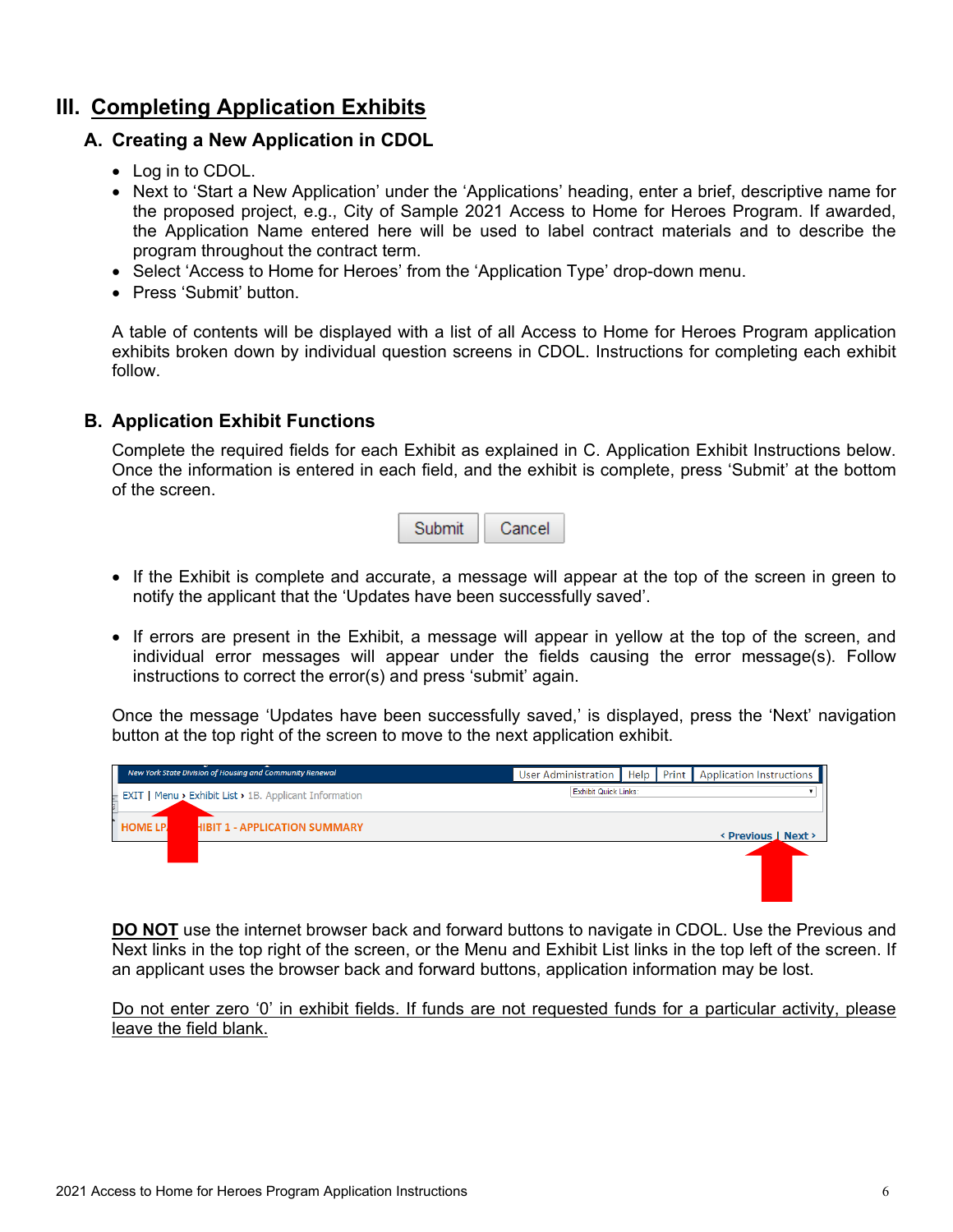# <span id="page-7-1"></span><span id="page-7-0"></span>**C. Instructions for Completing Application Exhibits**

### **Exhibit 1 - Application Summary**

Select 'Edit' on the line of 1A. to begin completing the application fields.

### **1A. Funds Requested**

- **1. Local Program Name:** This field will display the project name that was entered on the main menu when the application was created. The name can be changed in this field. Enter a brief, descriptive name (e.g., City of Sample 2021 Access to Home for Heroes Program).
- **2. Total Access to Home for Heroes Program Funds Requested:** Enter the total amount of Access to Home for Heroes Program funds requested for this project, rounded to the nearest dollar. *Please review the Request for Applications for program funding limits.*

### **1B. Applicant Information**

Applicants must update several fields in Exhibit 1B:

- 5b. Indicate if all required periodic or annual written reports have been filed in a timely manner (nonprofit applicants only).
- 5c. Enter applicant DUNS number if applicable.
- 6. Select the address to which correspondence or materials related to awards or contracts should be mailed if multiple mailing addresses are on file for the applicant organization.
- 8. Complete this section for the individual who will be the primary contact person for correspondence related to this application.
- 9. If the contact selected as the primary contact is not authorized to execute a contract with NYS Housing Trust Fund Corporation (HTFC), complete the fields to identify a contact that is authorized. Please note: for City, County, Town or Village applicants only the Chief Elected Official is authorized to execute a contract with HTFC.

### **1C. Program Detail Information**

### **1C-1. Counties/Municipalities**

- 1. Project County: Select the project county from the drop-down menu.
- 2. Countywide: Indicate if the project will serve the entire county.
- 3. If the project will be Countywide, click 'submit' and go on to the next page. If the response is 'no', select the first municipality to be served from the drop-down Municipality menu. Click 'submit'. The page will be redisplayed with the county name and selected municipality. To add another municipality, click the 'add' button at the bottom of the table. The county and municipality drop-downs will become available again. Select the county and municipality and click 'submit'. Repeat this step until all project municipalities have been added.
- 4. If the project will serve multiple counties: Complete the steps outlined above. To add another county, click the 'add' button. When the page is redisplayed, select another county from the drop-down menu.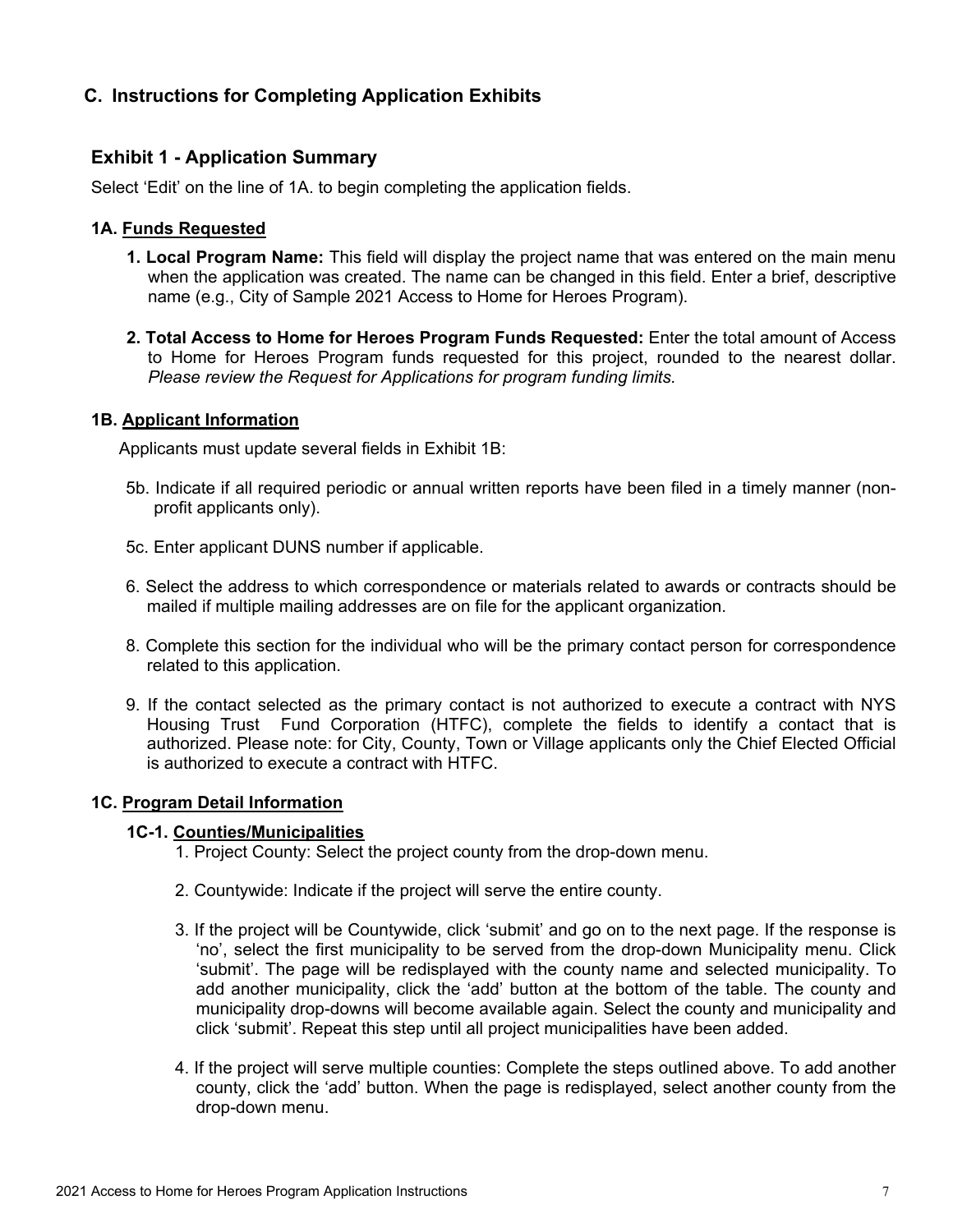### **1C-2. Regional Council**

Select the Regional Council(s) associated with the region(s) in which the project is located. Regional information is available here:<https://regionalcouncils.ny.gov/>

### **1C-3. Latitude & Longitude**

Enter the Program Latitude and Longitude.

- For a Program proposing assistance to a single address, or property, use that address to obtain the latitude and longitude for the project.
- For a Program in a single municipality, select an address in a central location to obtain the latitude and longitude for the application.
- For a Program spanning a county, or multiple counties, select a central point, or use the address of the applicant organization's office if centrally located.

Please note, pop-up blockers may prevent the link provided from opening.

### **1D. Political Districts**

Locate and click on the name(s) of the Assembly Member who represents the locality in which the project will be administered. Click on the top arrow to move the name into the box on the right. (A name can be removed by clicking on the bottom arrow). Repeat this as necessary for each Assembly, Senate and Congressional Representative who serves the project municipality(ies).

### **1E. Units Assisted**

Enter the projected total number of units to be assisted by Access to Home for Heroes Program funds.

### **1F. Income Targets**

Enter the projected income targets to be assisted by Access to Home for Heroes Program funds.

### **1G. Target Populations**

Enter the projected special population households to be assisted by Access to Home for Heroes Program funds.

### **1H. Program Abstract**

Provide a one paragraph abstract of the proposed program. **Please note the abstract provided may be included in press materials.** This abstract should include, but not be limited to the following information: Organization name, Access to Home for Heroes Program request amount, estimated total project cost, other sources of funding that will be used for the Access to Home for Heroes Program, main goal(s) of the program, activities Access to Home for Heroes Program funds will be used for, and any special emphasis of the program, such as special needs populations, areas/neighborhoods to be served, or income ranges to be targeted.

**Sample Text:** The Sample Organization proposes to undertake a project using \$150,000 in Access to Home for Heroes Program funds as part of a community wide effort to keep persons with disabilities in their homes and out of institutional settings. Sample Organization plans to provide accessibility modifications to eight low-income households in the City of Sample. Other rehabilitation repairs to the homes that are necessary will be funded by \$100,000 from the City of Sample and \$50,000 from other grant sources (specify) for a total project cost of \$300,000.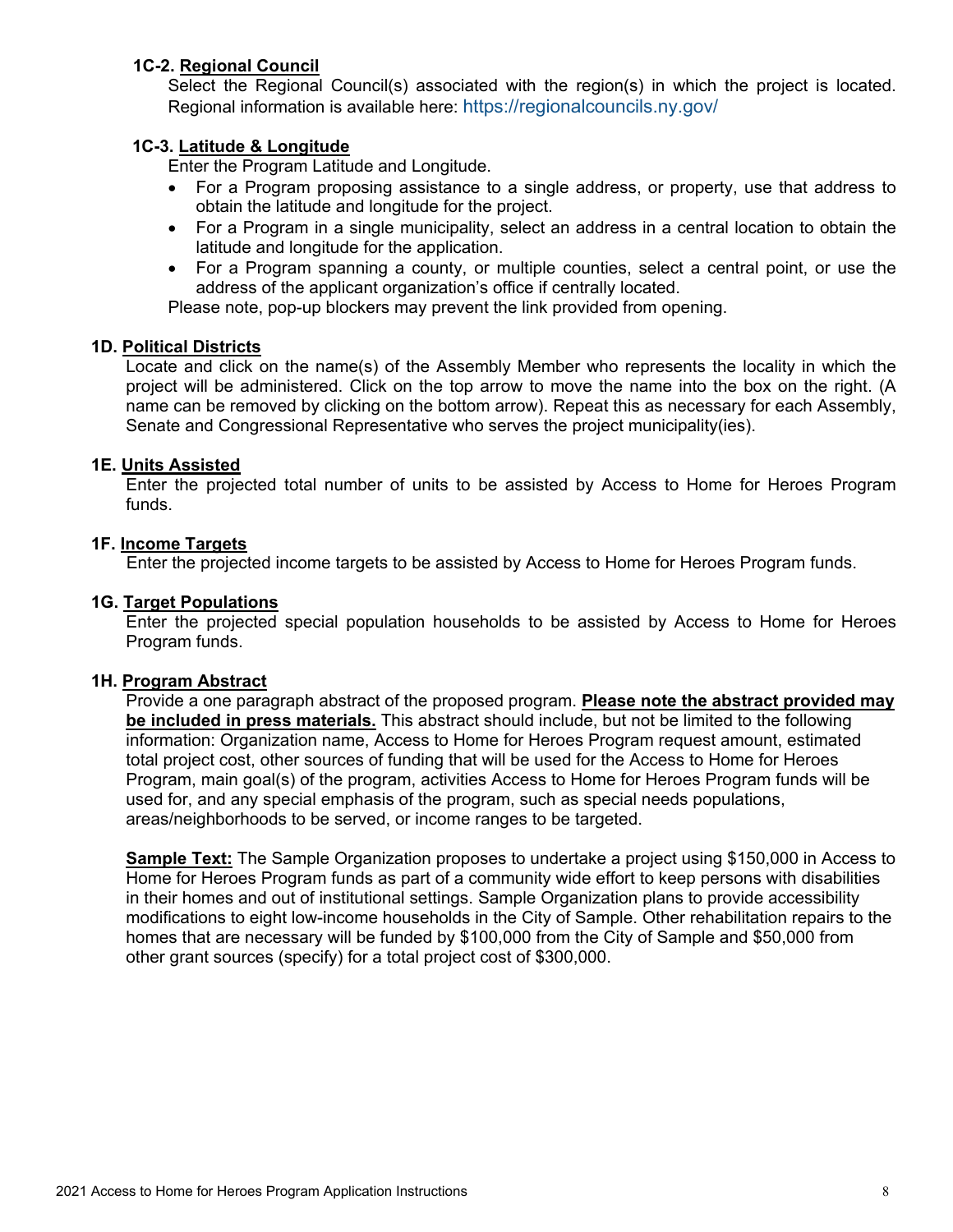# <span id="page-9-0"></span>**Exhibit 2 – Proposal**

### **2A. Program Activities & Scope**

Provide an overview of the proposed program. At a minimum:

- Describe the types of eligible program activities to be addressed, including accessibility modifications, emergency home repairs, or code violations.
- Describe how the eligible activities accomplish the program's goals of allowing disabled veterans to live safely, comfortably, and productively in the most integrated setting of their choice.
- Demonstrate a clear understanding of the program's eligibility criteria.
- Estimate the number of disabled veterans to be assisted, including those with service-related injuries, age, or health related disabilities.

### **2B. Administrative Procedures**

Outline procedures in place, or planned by applicant organization, to supplement the required procedures identified in the template administrative plan. Specifically:

### **Project Development**

- Describe method for accepting and processing applications.
- Describe plan for program marketing and outreach.
- Describe process for evaluating a substantial limitation caused by a veteran's disability and eligible program activities in consideration of such disability.
- Describe process for developing work scopes and completing inspections.
- Describe plan to address other needed rehabilitation or repair activities outside of the program's purview, or that exceed the maximum program award.
- Describe dispute resolution plan for disabled veterans and contractors.

### **Service Partnerships**

- Describe process for making referrals to local service provider(s) for needs other than accessibility modifications, emergency home repairs, or code violations.
- Identify process for following up on local service referral outcomes.
- Describe cooperative, reciprocal working and/or two-way referral relationships with relevant local service provider(s), including housing service providers.
- Written local service and referral agreements, such as Memorandums of Understanding (MOUs), should be provided as an attachment. Maximum points are awarded for documented two-way, reciprocal MOUs.

### **2C. Contractor Procurement**

- Describe the process for procuring contractors that includes an understanding of the program's bidding requirements.
- Describe procedures to ensure that NYS Certified Minority and Women-Owned Business Enterprises are afforded opportunities for meaningful participation in projects.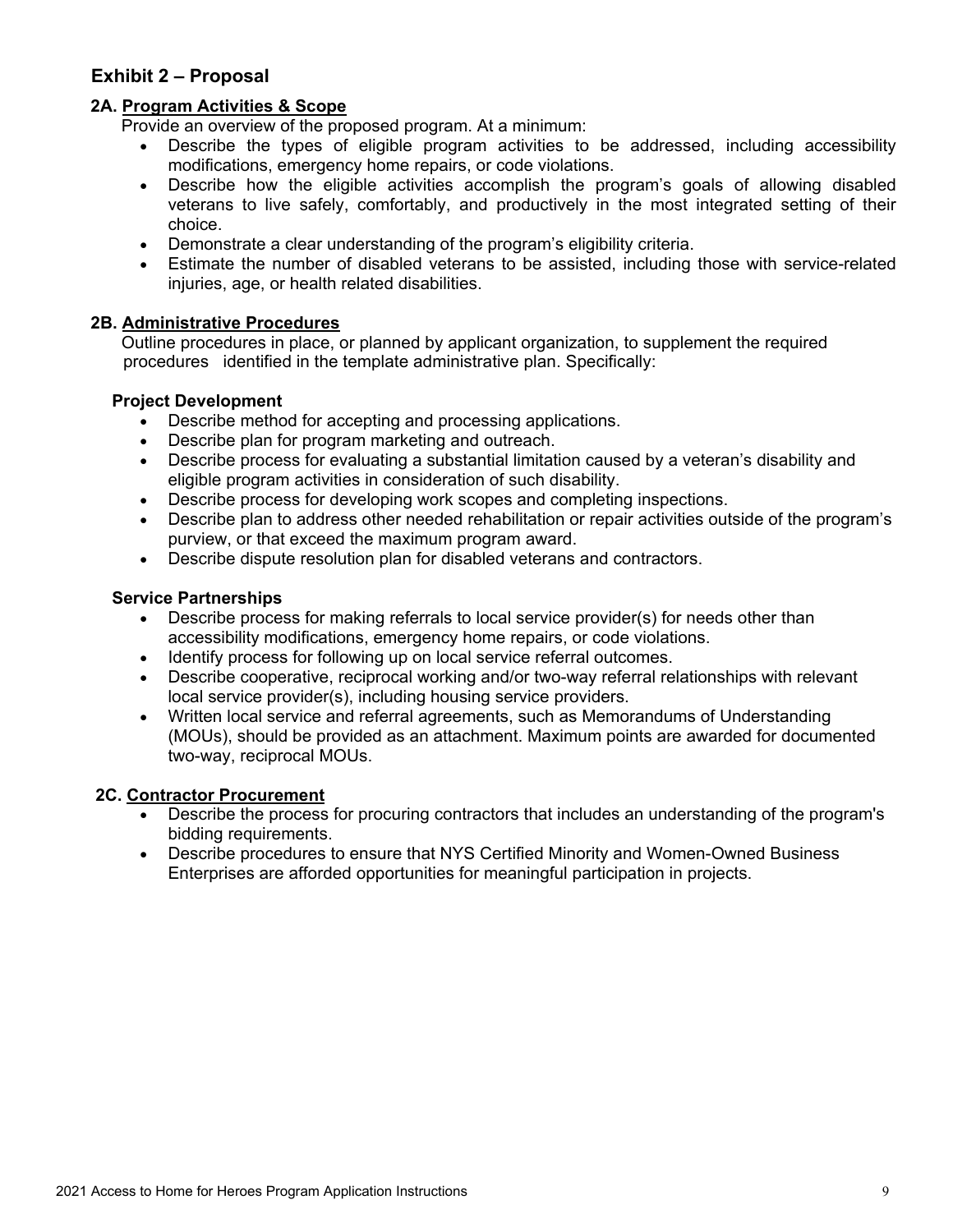# <span id="page-10-0"></span>**Exhibit 3 – Program Need**

# **3A. Program Need**

Demonstrate the need for resources in the service area, to assist veterans living with a disability, in returning to community living settings from institutional settings (transition) or preventing institutional living (diversion). This may include accessibility modifications or emergency home repairs to eliminate conditions in homes that pose a threat to life, health, or safety. Information should be specific to the service area, and target population, and cite dates and relevant data sources such as the U.S. Census Bureau and American Community Survey. Analysis should include, but not be limited to:

- Total population who are veterans.
- Total population who are veterans with a disability.
- Explain how the proposed service area was selected.
- Explain how the applicant organization regularly serves this area.
- Provide data and narrative on how the demand for accessibility modifications and emergency home repairs to eliminate conditions in homes that pose a threat to life, health, or safety for veterans living with disabilities, have been identified.
- Explain the need for public investment.
- Describe how the proposed program activities will address the identified needs.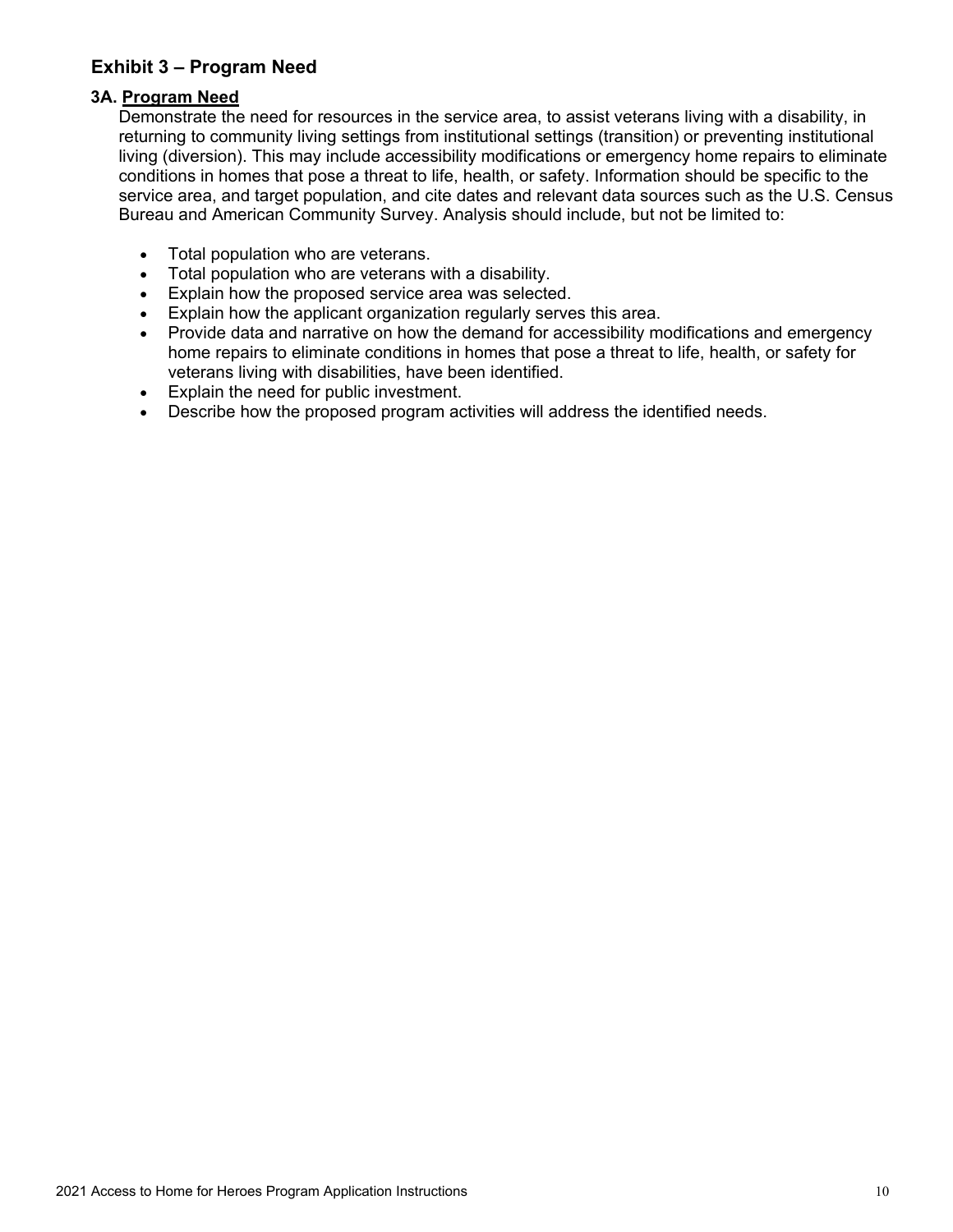# <span id="page-11-0"></span>**Exhibit 4 – Staffing Plan & Administrative Capacity**

### **4A. Staffing Plan & Administrative Capacity**

Complete this Exhibit to provide the staffing plan for administration of the proposed grant program. This should include applicant organization staff, consultants or other partners directly involved in the administration of the local program.

### **Staffing Plan**

- Identify staff assigned to work on the proposed program and their role, including but not limited to client intake, fiscal management, environmental review, work scope design, disbursements, and compliance monitoring.
- Describe specific staff experience or training relevant to the implementation of the program.

### **Administrative Capacity**

- Summarize relevant grant administration experience that demonstrates administrative capacity and readiness.
- Detail previous experience administering an Access to Home or Access to Home for Heroes Program, or successfully working with similarly sized accessibility modification, or home repair programs.
- Identify measures taken to overcome administrative challenges or delays previously encountered in the administration of similar programs.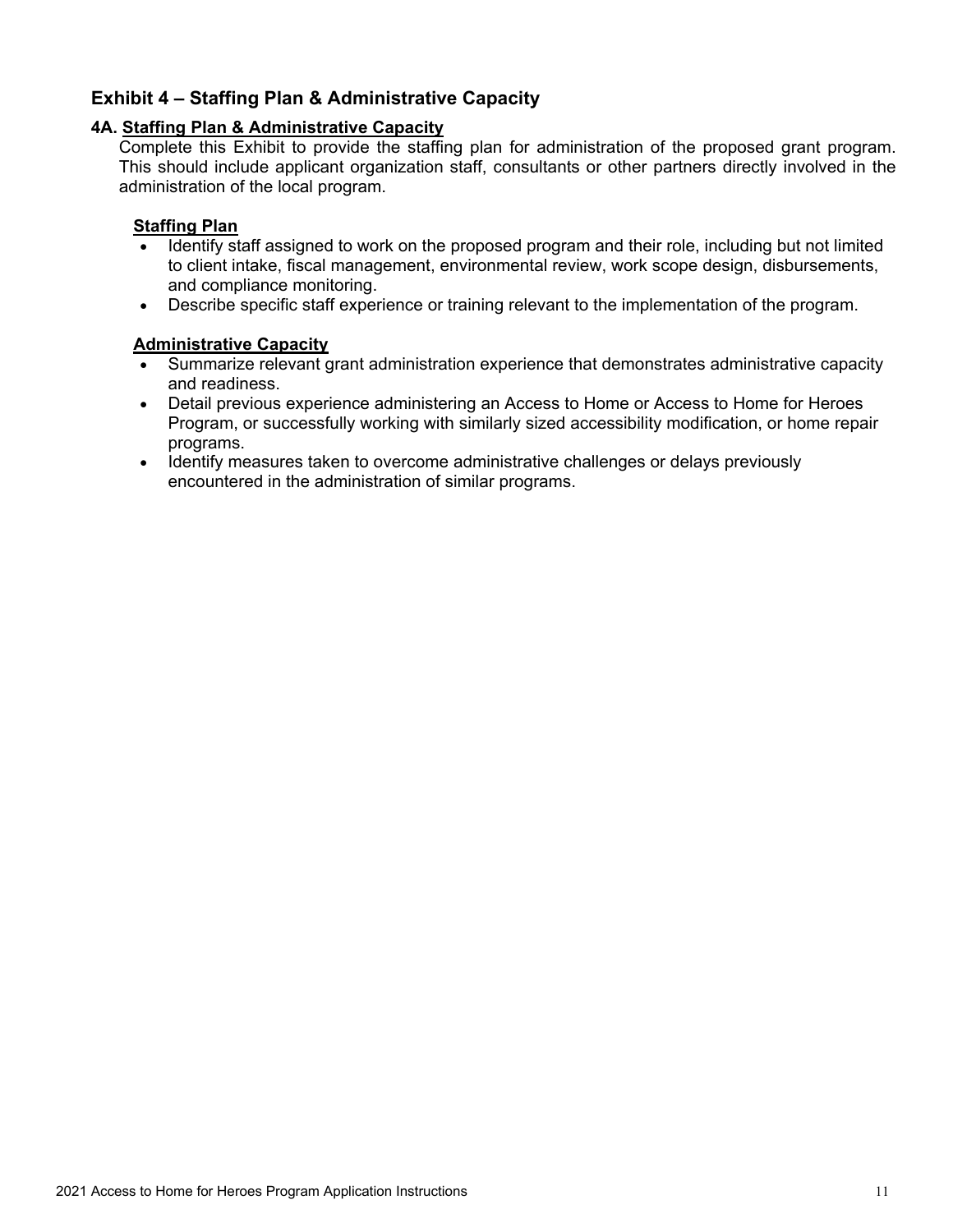# <span id="page-12-0"></span>**Exhibit 5 – Budget & Fiscal Responsibility**

### **5A. Sources of Funds**

On this screen, applicants must add each source of financing for the project. The total sources identified must equal the Total Program Uses identified in Section 5B of this Exhibit. An entry for "Access to Home for Heroes" Program funds must be added to complete the total project budget.

### **An entry for Access to Home for Heroes Program funds must be added to complete the total project budget.**

Source: Select the funding source name from the drop-down list. Funding sources are listed according to source type (DHCR/HTFC, Federal Government, Local Government, Non-DHCR State Government, and Private). If a specific funding source is not available, each source category has a generic source code that can be selected (for example, 'Federal Program – Other'). Please note that Access to Home for Heroes funds, may not be used in conjunction with Access to Home, or Access to Home for Medicaid Recipients Program funds.

Specify Source: If any of the funding sources in the drop-down menu are followed by 'Specify', the applicant must enter the source name, program, lender, etc. in this space.

Funds Requested: Enter the amount of funds to be contributed by the source. *Please review the Request for Applications for program funding limits.*

Status: Select either 'committed' or 'pending approval' from the drop-down menu. Select committed only if the funds have been formally committed. If the funds are formally committed, please provide the date of the letter and the signatory and attach the commitment documentation as requested in Attachment 3.

Click the 'Submit' button for the first source, and then the page will be redisplayed as a grid. To add another funding source, click the 'Add' button at the bottom of the grid and repeat the steps outlined above.

### **5B. Program Uses**

Provide a line-item breakdown of all costs associated with the proposed program as follows: Under the column titled *Access to Home for Heroes Program Funds*, enter the amount for each cost to be paid with Access to Home for Heroes Program funds. If applicable, under the column labeled *Other Funds* enter the total amount to be paid with funds other than the Access to Home for Heroes Program funds. Upon clicking the 'submit' button, CDOL will add the columns together and display the total in the column titled *Total Cost*. The minimum request amount is \$75,000. The maximum request amount is \$150,000. A maximum of \$25,000 per unit is allowable. This cap is inclusive of both hard costs for accessibility modifications, soft costs and project delivery fees. Applicants may budget up to 7.5 percent of the request amount for eligible administrative costs. Applicants may budget up to 5 percent of project costs for eligible soft costs (architectural, design, engineering, testing, permits) and project delivery costs.

## *Line Items:*

- 1. Project Costs: Under the column labeled *Access to Home for Heroes*, enter the amount of accessibility modification costs to be funded by the Access to Home for Heroes Program. Under the column labeled *Other Funds*, enter the amount of these costs to be funded by sources other than Access to Home for Heroes Program funds. Upon clicking the 'submit' button, CDOL will add the two columns together and display the total in the column labeled *Total Cost.*
- 2. Project Delivery: Under the column labeled *Access to Home*, enter the amount of Program Delivery/Staff costs to be funded by the Access to Home for Heroes Program. Under the column labeled *Other Funds*, enter the amount of these costs to be funded by sources other than Access to Home for Heroes Program funds. Upon clicking the 'submit' button, CDOL will add the two columns together and display the total in the column labeled *Total Cost.*
- 3. Administration: Under the column labeled Access to Home, enter the total grant administration cost to be funded by the Access to Home for Heroes Program. Under the column labeled Other Funds, enter the amount of these costs to be funded by sources other than the Access to Home for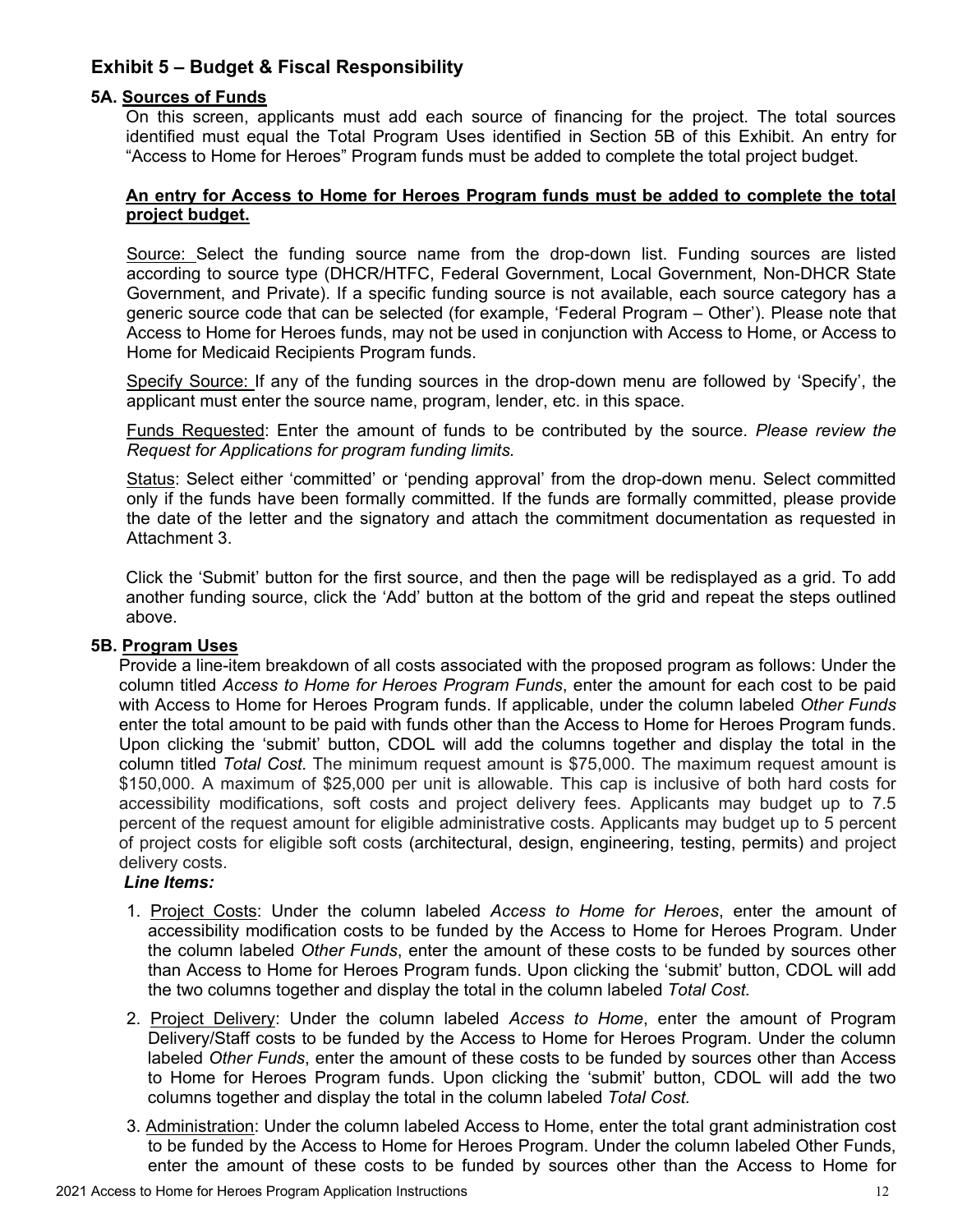Heroes Program. Upon clicking the 'submit' button, CDOL will add the two columns together and display the total in the column labeled *Total Cost.*

4. Total Program Costs: Upon clicking the 'submit' button, CDOL will calculate this line for each column.

### **5C. Budget Narrative**

### **Budget**

Provide an overview of the program budget that clearly demonstrates an understanding of the Access to Home Program and its eligible uses. Identify, in a consistent format, all leveraged funding sources. This explanation must be supported by the required budget tables in Exhibits 5A and 5B.

- Identify the total project cost.
- Identify other relevant funding sources to be leveraged and the proposed use (i.e., offset project or administrative costs, or other needed rehabilitation or repair activities).
- For each source identified, indicate if funds are formally committed or if approval is pending.
- Explain how the proposed project will proceed if any pending sources of funds are not secured.
- If a funding source is identified as committed, evidence must be attached where requested in the application.

### **Fiscal Responsibility**

Describe the anticipated process and internal procedures related to fiscal management, including internal controls, fiscal records management, and documentation of cost reasonableness. Specifically:

- Describe the internal disbursement process.
- Explain how the applicant organization will cover project costs prior to disbursement of Access to Home for Heroes Program funds.
- Describe project delivery costs, including the process used to document staff time relative to project delivery and grant administration.
- Describe the process for evaluating cost reasonableness and ensuring competitive bidding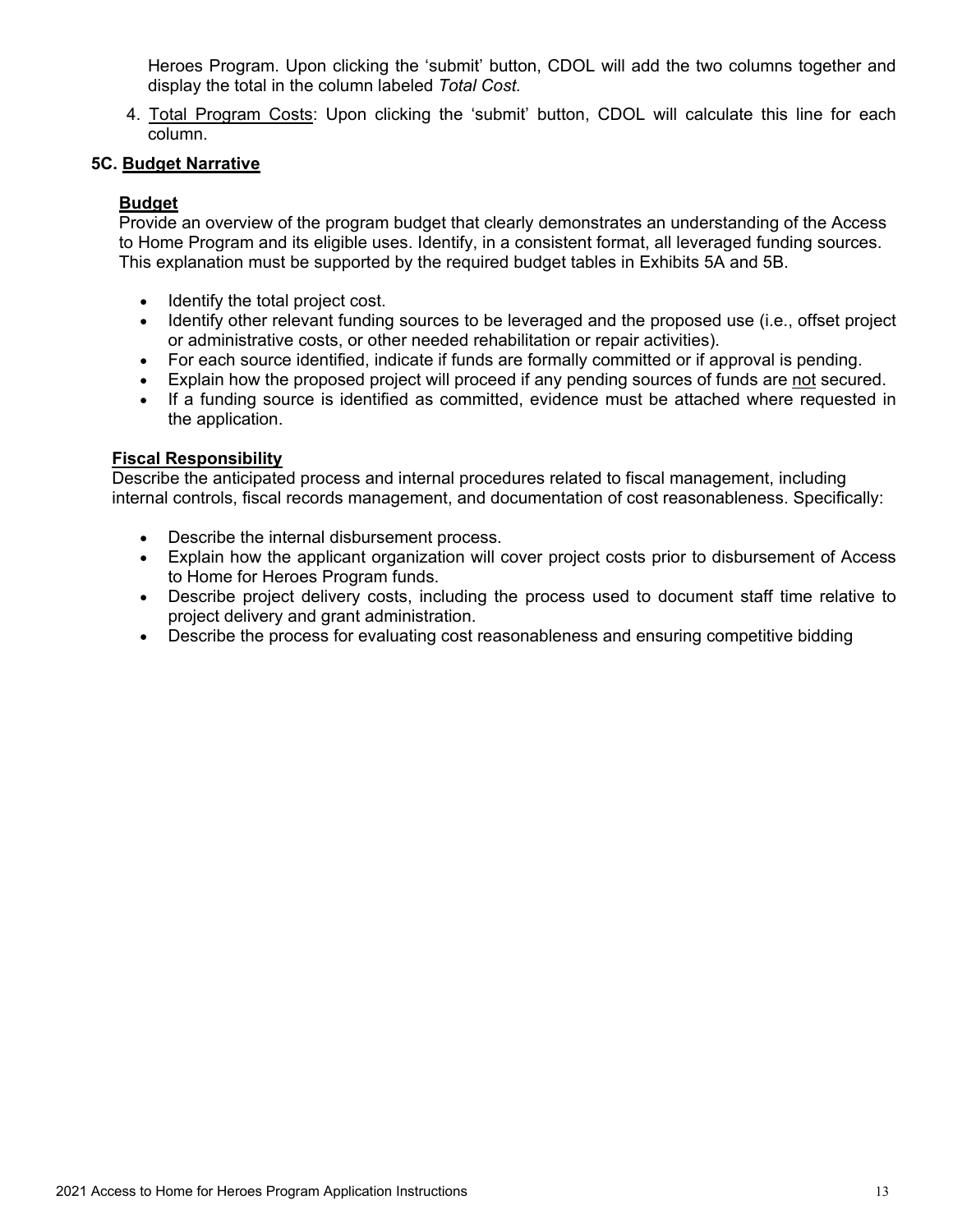# <span id="page-14-0"></span>**IV. Validating Application Exhibits**

An application must pass a series of validations before the application exhibits can be certified and submitted. To validate the application, return to the Menu using the navigation links in the top left corner of the screen. Click 'validate' to the right of the application name.

The Validate Application screen will be displayed. Click 'Validate' again to begin the validation process. The validation process is done in 3 steps:

- Step 1 checks to confirm that all required Exhibits have been entered.
- Step 2 checks to confirm that all required Exhibits are complete.
- Step 3 checks to confirm that the information entered is consistent across Exhibits.

If any incomplete exhibits, fields, or inconsistencies are found, the applicant will receive the message: "Validation failed, please make the necessary corrections." Below this message, an explanation(s) of the problems found during the validation process will be displayed. Return to the Exhibits identified and complete them and/or correct the inconsistencies found. Each problem listed will have a link that will return the user to the applicable Exhibit. If there are a number of errors, it is suggested that the applicant select the 'Print' button in the Banner. This will open a new window to display and reference the error messages. The applicant must continue the validation process until the message "Validation Successful" is displayed.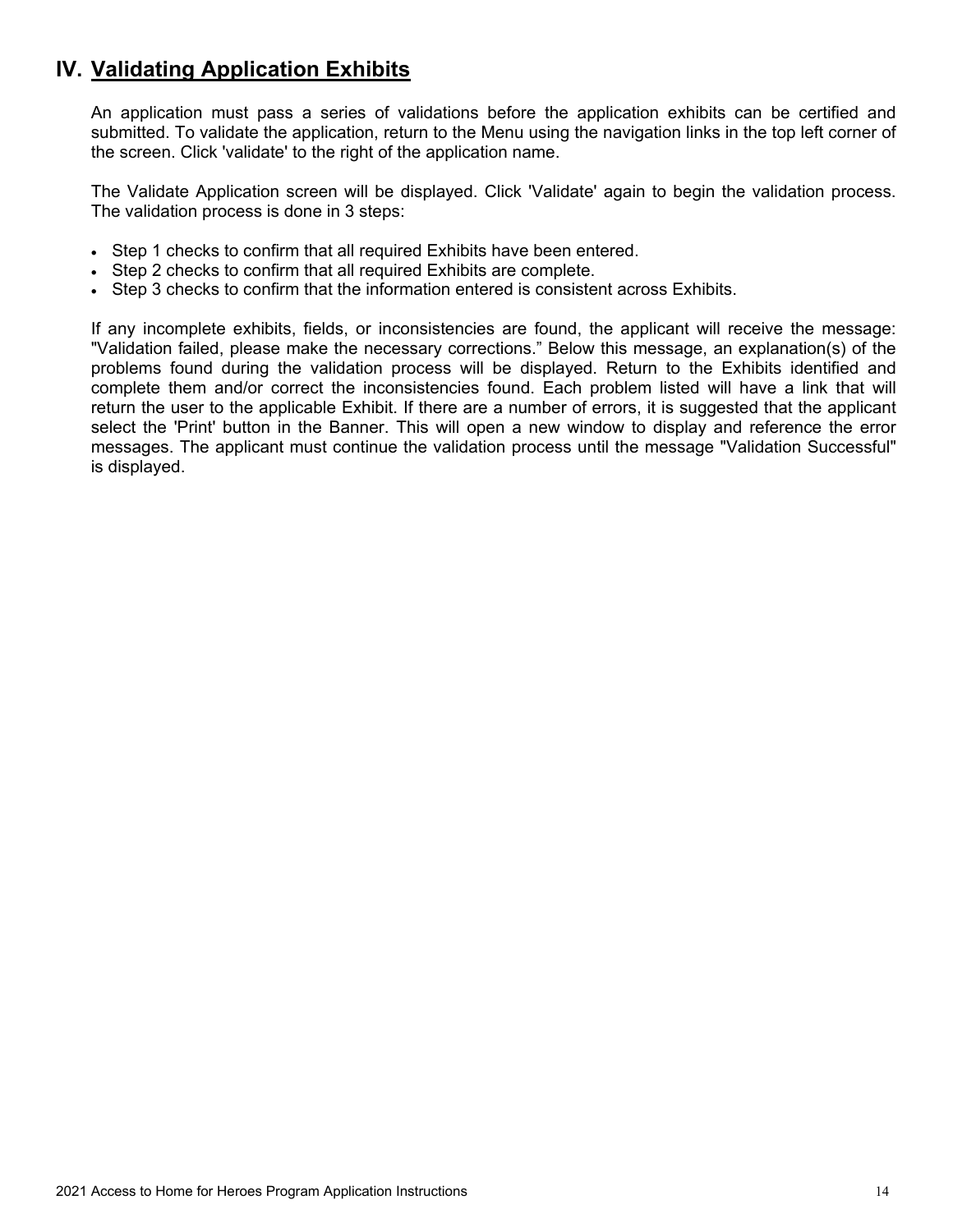# <span id="page-15-1"></span><span id="page-15-0"></span>**V. Applicant / Owner Certification**

# **A. Certifying Application Exhibits**

### **Please Note: Once the application is certified, the application it cannot be changed.**

After successful validation the 'Certify' link will be made available to users with the authorization to certify the application. If the person completing the application is not the person authorized on the Security Manager Designation Form to electronically certify the application, the person who is authorized must sign into CDOL to complete this step. The only way to get the 'Certify' link is to run a successful validation. If the validation is completed, but the application is not certified, the validation will have to be run again.

Applicants that select the choice 'Do Not Agree' to any of the statements in the certification must attach a detailed explanation under the Attachment labeled Application Certification Detail. Attachments may be uploaded at any time during the application process, including after certification is complete.

To electronically certify and submit the application exhibits, click the 'Certify' link on the Validation page. At the bottom of the Certification and Submission enter the password and title and click the 'Submit' button. If the certification and submission was successful, CDOL will display a message acknowledging successful submission of the Exhibits or Step 1 of the CDOL Application Process. This message will also provide the application's SHARS ID number, which will be used to identify the application. An e-mail message will also be sent confirming successful submission of the application exhibits. This will change the application status from "In Progress" to "Certified." **Additional steps are required to complete and submit the application.**



A new window will open showing the completed application. Please save a copy electronically and print a copy for the applicant's records.

Return to the main menu using the navigation links in the top left corner of the screen. Now that the application exhibits are certified and submitted, click on the 'Attachments' link next to the application on the main menu. The 'Attachments' link will transfer the user to the Upload Attachments process.

**Please Note:** An application will not be considered complete until all required attachments are uploaded, submitted, and certified. **Any portion of the application exhibits or attachments that have not been submitted by the deadline specified will not be accepted.**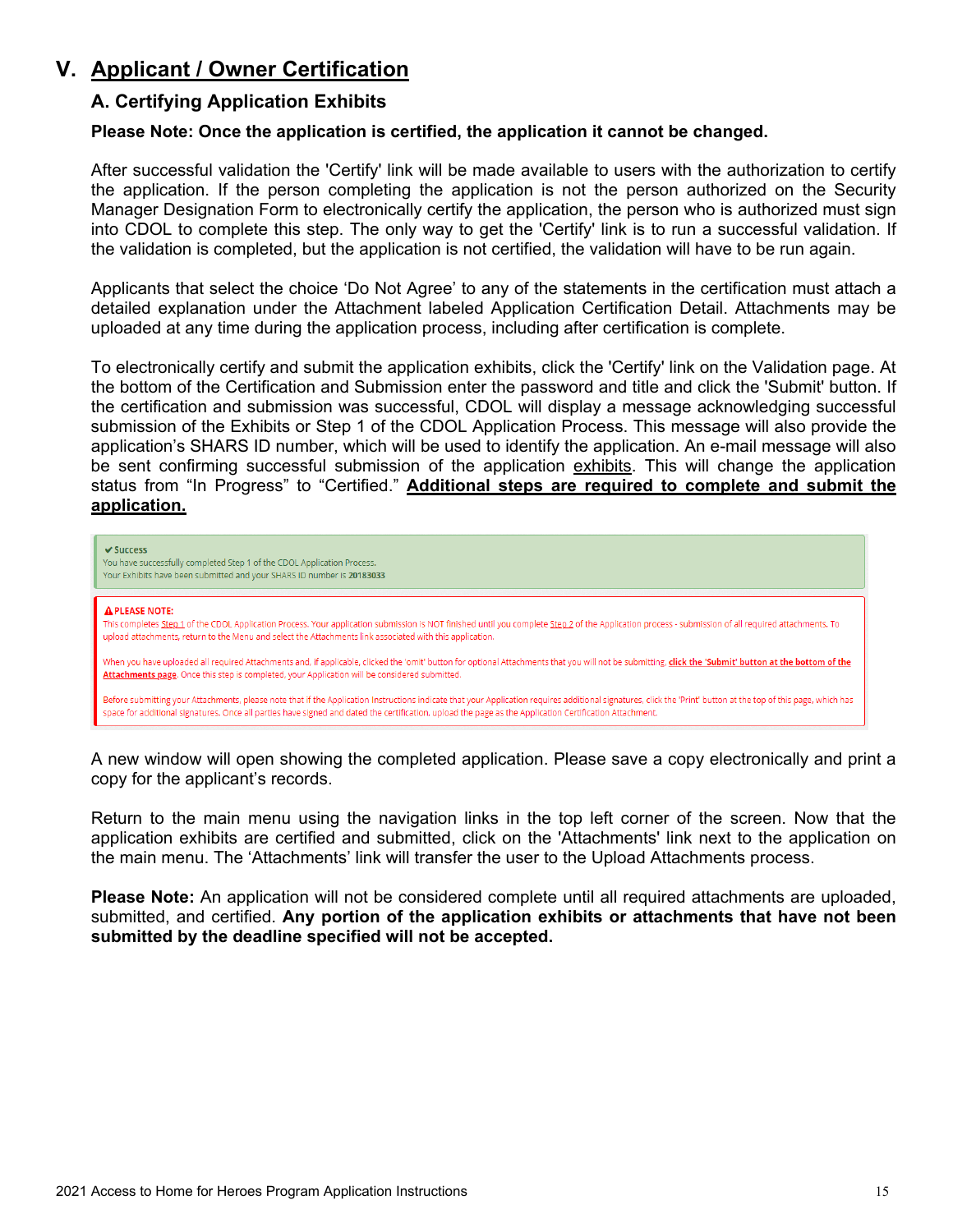# <span id="page-16-0"></span>**VI. Application Attachments**

Attachment 1 – Compliance Monitoring Plan (Required)

Attachment 2 – Financial Commitment Letters (Optional)

- Attachment 3 Supportive Services Agency Commitments (Optional)
- Attachment 4 Application Certification Detail

Vendor Responsibility Questionnaire (VRQ) Required for all not-for-profit entities.

# <span id="page-16-2"></span><span id="page-16-1"></span>**A. Attachment Instructions**

### Attachment 1 – Compliance Monitoring Plan (Required)

Attach a formal plan for monitoring the assisted properties and enduring compliance during the three years ongoing maintenance term. Address staff assignment of this responsibility and address continuity of operations in the event of staffing changes. Describe plans for monitoring to confirm that participants are in compliance with obligations, outline procedures for resolving events of noncompliance, review and processing of subordination requests and repayments to HTFC.

### <span id="page-16-3"></span>Attachment 2 – Funding Commitment Letters (Optional)

Supporting documentation must be provided for each source of funds identified as 'Committed' in Exhibit 5A. To complete application, applicant must select 'omit' if attachments will not be uploaded.

### <span id="page-16-4"></span>Attachment 3 – Supportive Services Agency Commitments (Optional)

Supporting documentation should be provided for each Service Provider Agreement or Referral Agreement identified in the application. Documentation should show a two-way referral process between the applicant and other service agency.

### <span id="page-16-5"></span>Attachment 4 – Applicant Certification Detail (Optional)

Supporting documentation with detailed explanation should be provided for any question marked "Do Not Agree" in the applicant certification. MANDATORY – Applications from all not-for-profit entities must attach the Vendor Responsibility Questionnaire found here:

[https://hcr.ny.gov/system/files/documents/2021/07/210721\\_venrep\\_not-for-profit\\_organzation\\_final\\_\\_0.pdf](https://hcr.ny.gov/system/files/documents/2021/07/210721_venrep_not-for-profit_organzation_final__0.pdf)

To complete application, applicant must select 'omit' if attachments will not be uploaded.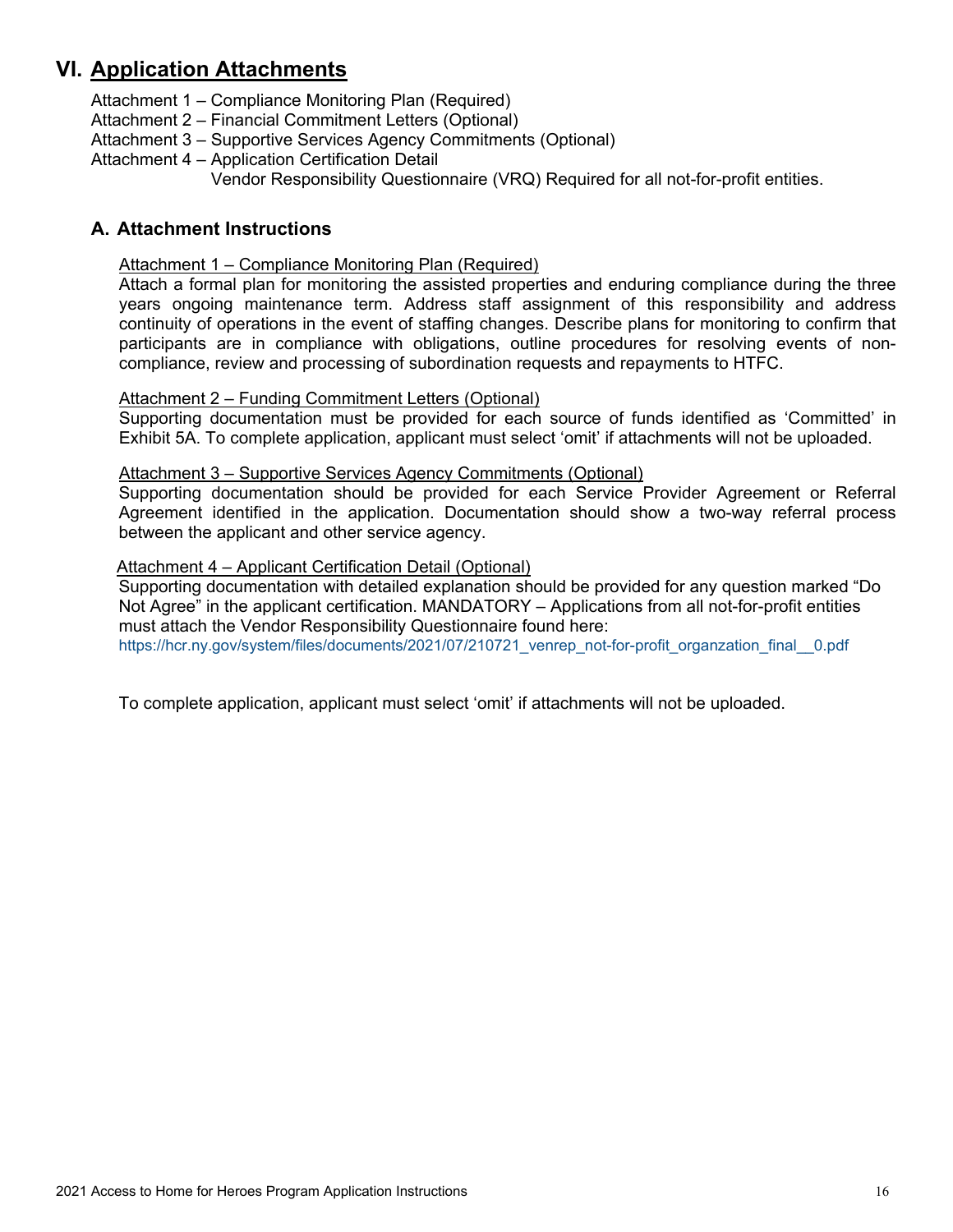# <span id="page-17-1"></span><span id="page-17-0"></span>**VII. Uploading & Certifying Attachments**

## **A. Uploading Attachments**

Return to the Menu, then click on the 'Attachments' link to the right of the application name. This link will access the Attachment Upload window.

The Attachment Upload page lists the applicable attachments for the application.

To the right of each listed attachment is an 'Add' link. Click the 'Add' to begin to attach files. Select the 'Choose File' button to browse for the file to be uploaded. After locating and selecting the file, click the 'Upload' button to begin the upload. A progress bar will display the progress of the upload. Once complete, the applicant will be redirected to the main Attachment Upload screen. The uploaded file name will be displayed under the attachment.

To the right of each uploaded file will be two links: 'View' and 'Delete'. 'View' allows the applicant to view and optionally print the file to verify that the correct document is attached. 'Remove' allows the applicant to delete the file prior to submission.

Attachments that are not required will have an 'Omit' link. **Applicants must click the 'Omit' link if an optional attachment will not be included.**

An applicant may upload multiple files for each attachment. Please limit the uploaded files to those documents specifically requested in the Attachment Instructions. Whenever possible, combine multiple files into one. All required attachments must be uploaded before the group can be submitted.

### <span id="page-17-2"></span>**B. Submitting and Certifying Application Attachments**

When all required application attachments have been uploaded, the organization's authorized signatory must log-in and click 'Submit' on the Attachment Upload page. CDOL will display an 'Attachment Receipt' then an 'Attachment Certification' which must both be clicked to complete the submission. Once complete, a message will appear at the top of the screen indicating that the application attachments have been successfully submitted, and the application process is complete. Once the attachments have been submitted, the Access to Home for Heroes Program Application is complete and may not be changed.

Return to the main menu using the navigation menu in the top left corner of the screen. Now that the application exhibits and attachments are complete, submitted and certified, the application Status next to the application name should indicate Completed.

**Access to Home for Heroes Program Application exhibits and attachments must be submitted via the CDOL system by 4:00 PM, EST, Friday, October 22, 2021. Applications and supplemental materials will not be accepted after the stated deadline.**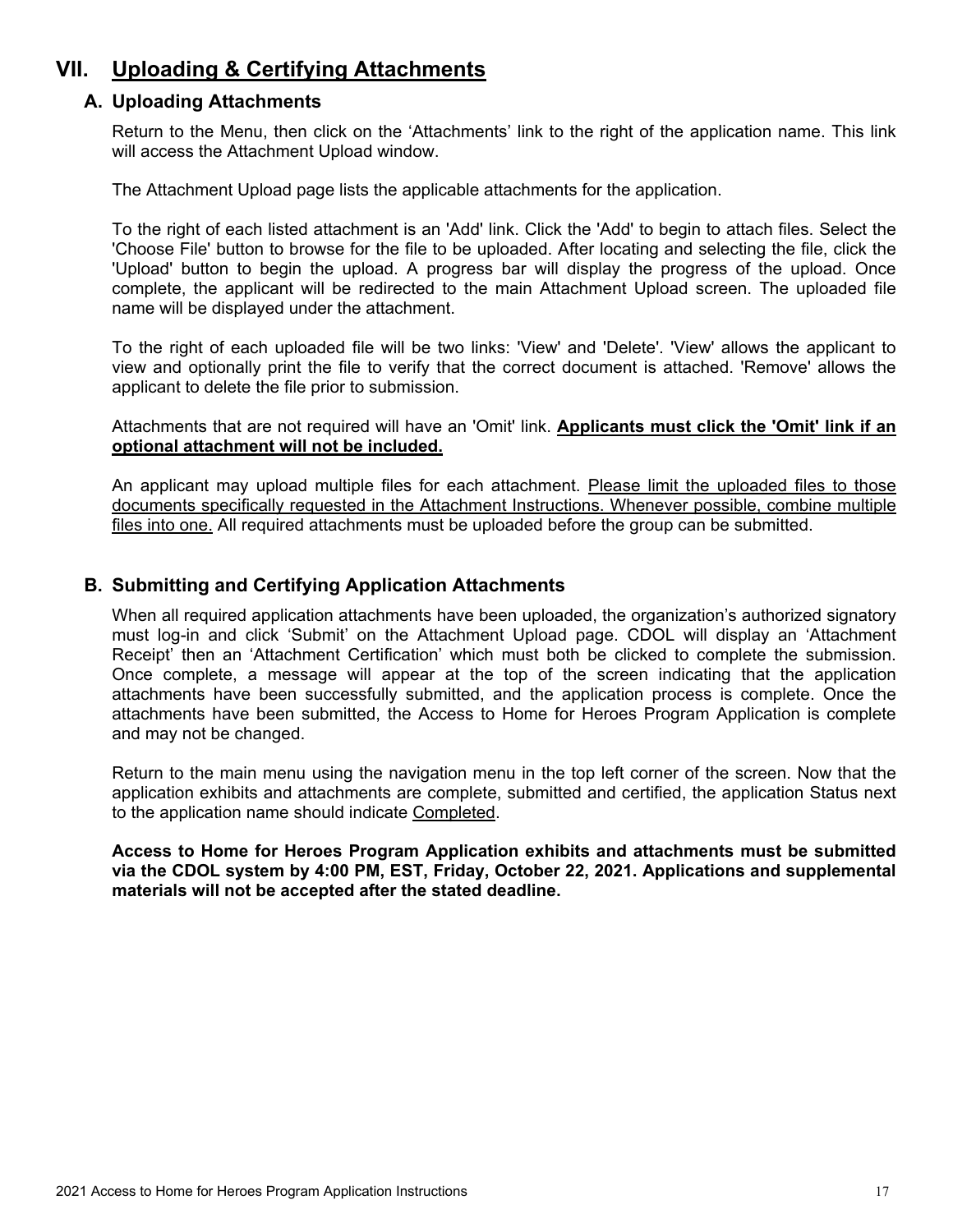# <span id="page-18-0"></span>**VIII. Application Exhibit Screenshots**

# <span id="page-18-1"></span>**Access to Home for Heroes Program – CDOL Table of Contents & Exhibit List**

| <b>Exhibit 1 - Application Summary</b>              | view        |
|-----------------------------------------------------|-------------|
| 1A. Funds Requested                                 | view   edit |
| 1B. Applicant Information                           | view   edit |
| 1C. Program Detail Information                      |             |
| 1. Counties/Municipalities                          | view   edit |
| 2. Regional Council                                 | view   edit |
| 3. Latitude & Longitude                             | view   edit |
| 1D. Political Districts                             | view   edit |
| 1E. Units Assisted                                  | view   edit |
| 1F. Income Targets                                  | view   edit |
| 1G. Target Populations                              | view   edit |
| 1H. Program Abstract                                | view   edit |
|                                                     |             |
| Exhibit 2 - Proposal                                | view        |
| 2A. Program Activities & Scope                      | view   edit |
| 2B. Administrative Procedures                       | view   edit |
| 2C. Contractor Procurement                          | view   edit |
|                                                     |             |
| Exhibit 3 - Program Need                            | view        |
| 3A. Program Need                                    | view   edit |
|                                                     |             |
| Exhibit 4 - Staffing Plan & Administrative Capacity | view        |
| 4A. Staffing Plan & Administrative Capacity         | view   edit |
| Exhibit 5 - Budget & Fiscal Responsibility          | view        |
| 5A. Sources of Funds                                | view   edit |
| 5B. Program Uses                                    | view   edit |
| 5C. Budget Narrative                                | view   edit |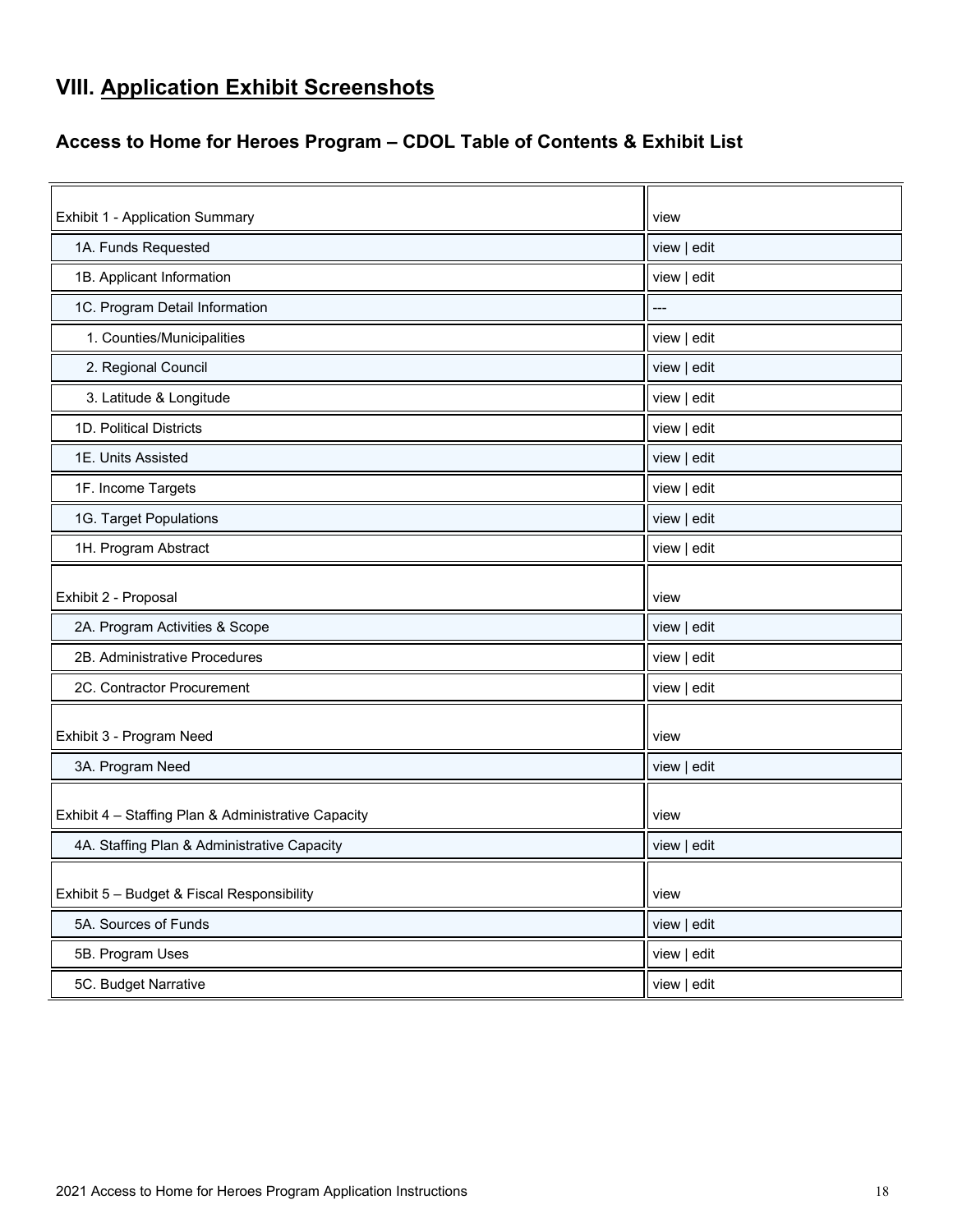# <span id="page-19-0"></span>**Exhibit 1 – Application Summary**

# **1A. Funds Requested**

|            | <u>IA. Fullus Requesteu</u>                                                                                                                                                                     |       |
|------------|-------------------------------------------------------------------------------------------------------------------------------------------------------------------------------------------------|-------|
| 1.         | Local Program Name: *<br>Please enter a brief, descriptive name. If awarded, the Local Program Name entered here will be used to label                                                          |       |
|            | contract materials and to describe the program throughout the contract term. e.g., City of Sample Access to Home for<br>Heroes Program                                                          |       |
| 2.         | Total Access to Home for Heroes Program funds requested: *\$                                                                                                                                    |       |
|            | 1B. Applicant Information                                                                                                                                                                       |       |
| 1.         | Applicant Name:                                                                                                                                                                                 |       |
| 2.         | Federal EIN:                                                                                                                                                                                    |       |
| За.<br>3b. | <b>DOS Charities Registration Number:</b><br>Not-for-Profit Incorporation Date: 00/00/200                                                                                                       |       |
| 4.         | Fiscal Year End Date: 00/00                                                                                                                                                                     |       |
| 5a.        | <b>Applicant Types:</b>                                                                                                                                                                         |       |
| 5b.        | Have all required periodic or annual written reports been filed with the Attorney General's office in a timely manner? *<br>۳<br>Ð                                                              |       |
| 5c.<br>6.  | <b>DUNS Number:</b><br><b>Official Mailing Address:</b>                                                                                                                                         |       |
|            | Select the mailing address for Contract or Award Materials                                                                                                                                      |       |
| $\bullet$  | <b>SAMPLE ADDRESS</b>                                                                                                                                                                           |       |
| O          | <b>SAMPLE</b><br><b>ADDRESS</b>                                                                                                                                                                 | 2     |
| 7.         | Applicant Phone and Internet Data<br>Phone Number:<br>Phone Extension:<br>Fax:<br>Email Address:                                                                                                |       |
| 8.         | URL:<br>Primary Contact Person for Correspondence Related to this Application:                                                                                                                  |       |
|            | First Name: *                                                                                                                                                                                   |       |
|            | Last Name: *                                                                                                                                                                                    |       |
|            | Salutation:                                                                                                                                                                                     |       |
|            | Title:                                                                                                                                                                                          |       |
|            | Phone Number: *<br>Example: 212-555-1212                                                                                                                                                        |       |
|            | Phone Extension:                                                                                                                                                                                |       |
|            | Fax Number:<br>Example: 212-555-1212                                                                                                                                                            |       |
|            | Email Address: *                                                                                                                                                                                |       |
|            | Is this person authorized to execute an agreement with the HTFC should the proposal be funded? *                                                                                                |       |
| 9.         | Contact Authorized to Execute a Contract with HTFC:<br>Please note: for City, County, Town or Village applicants only the Chief Elected Official is authorized to execute a<br>contract<br>with | HTFC. |
|            | First Name: *                                                                                                                                                                                   |       |
|            | Last Name: *                                                                                                                                                                                    |       |
|            | Salutation:                                                                                                                                                                                     |       |

Title: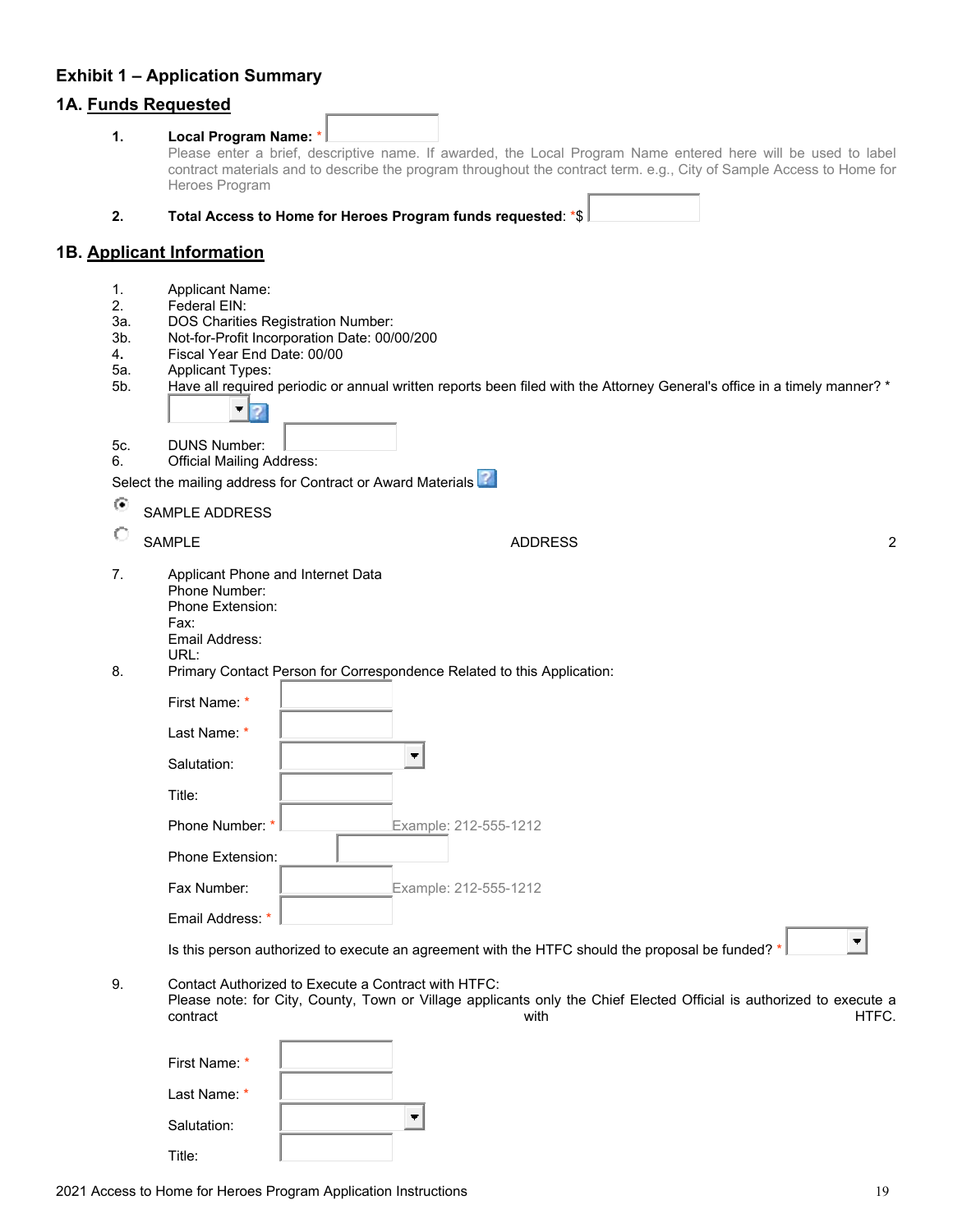| Phone Number: *                                    | Example: 212-555-1212   |
|----------------------------------------------------|-------------------------|
| Phone Extension:                                   |                         |
| Fax Number:                                        | Example: 212-555-1212   |
| Email Address:                                     |                         |
| 1C-1. Counties/Municipalities                      |                         |
| Project County: *                                  | $\blacksquare$          |
| Will the project be county wide? *                 |                         |
| Municipality: *                                    |                         |
| 1C-2. Regional Council                             |                         |
| 1. Regional Council(s): *<br>Select all that apply |                         |
| <b>Capital Region</b>                              | Mohawk Valley           |
| <b>Central New York</b>                            | New York City           |
| <b>Finger Lakes</b>                                | North Country           |
| Long Island                                        | Southern Tier           |
| Mid-Hudson                                         | <b>Western New York</b> |
|                                                    |                         |

#### **1C-3. Latitude & Longitude**

Click HERE (http://itouchmap.com/latlong.html) to determine Latitude and Longitude. The latitude must be between 40.000000 and 49.999999. The longitude must be between -70.000000 and -79.999999. For Programs that span multiple locations, please enter the latitude/longitude of the applicant organization's Home for Medicaid or central office in New York State or a central point for multi-county projects.

Project Latitude: Project Longitude: \*

#### **1D. Political Districts**

| 1. New York State Assembly District(s):      |
|----------------------------------------------|
|                                              |
|                                              |
| $>$ $ $ < $ $                                |
| 2. New York State Senate District(s):        |
|                                              |
|                                              |
| $>$   <                                      |
| 3. New York State Congressional District(s): |
|                                              |
|                                              |
| > 3                                          |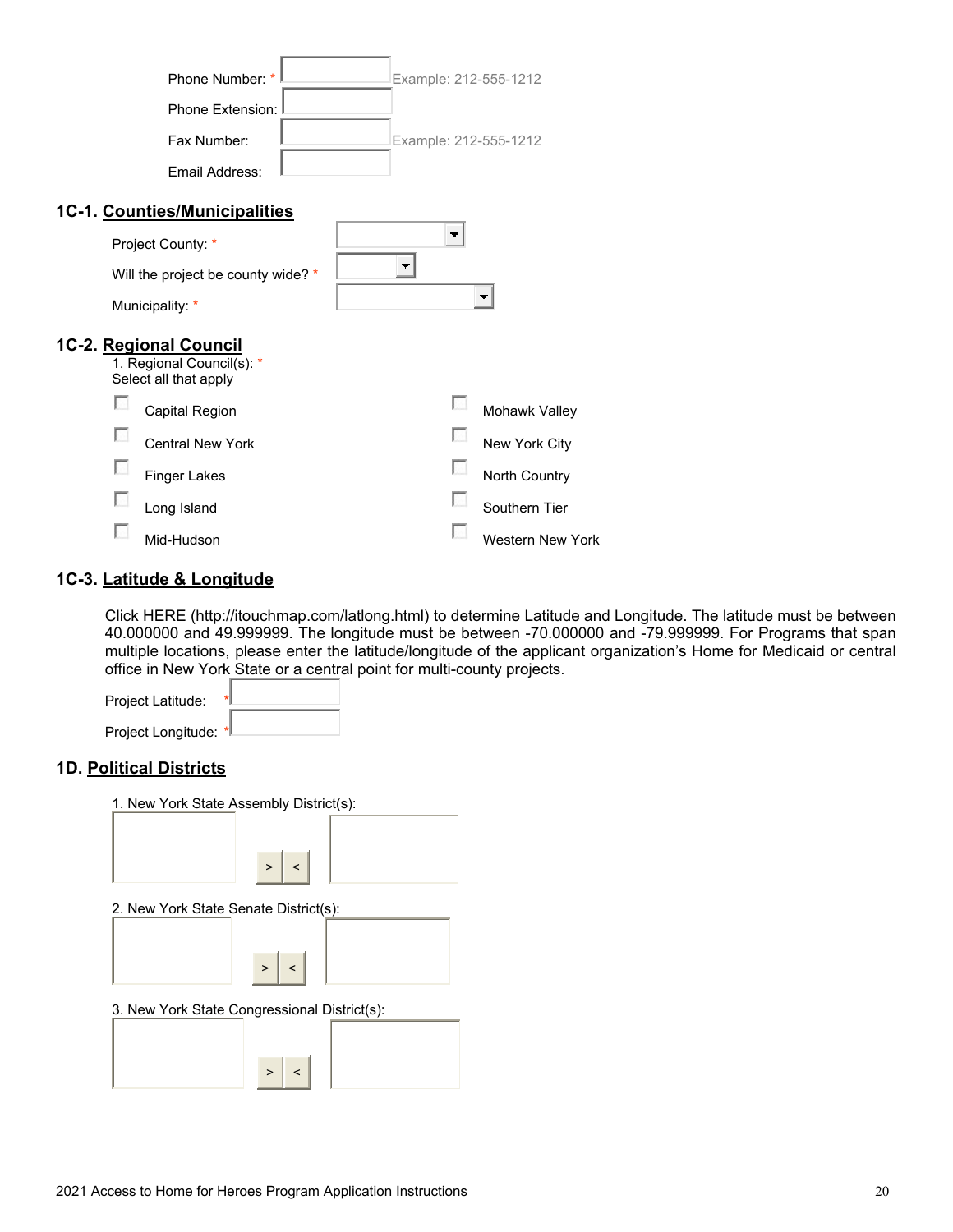### **1E. Units Assisted**

Units to be assisted by Access to Home for Heroes Program:

Residential - Existing/Rehab:

Total Residential Units to be assisted by Access to Home for Heroes Program: 0

# **1F. Income Targets**

| <b>Target Group</b>                                                     | <b>Units</b> |  |
|-------------------------------------------------------------------------|--------------|--|
| Public Assistance <= 30% of Median Income                               |              |  |
| 31% through 40% of Median Income                                        |              |  |
| 41% through 50% of Median Income                                        |              |  |
| 51% through 60% of Median Income                                        |              |  |
| 61% through 70% of Median Income                                        |              |  |
| 71% through 80% of Median Income                                        |              |  |
| 81% through 90% of Median Income                                        |              |  |
| 91% through 120% of Median Income                                       |              |  |
| Total:                                                                  | 0            |  |
| Total Residential Units to be assisted by Access to Home for<br>Heroes: | 0            |  |

# **1G. Target Populations**

| 1. Special Population Households                        | <b>Units</b> |
|---------------------------------------------------------|--------------|
| No Target Population (or Unknown)                       |              |
| Persons with Physical Disability/Traumatic Brain Injury |              |
| Persons who are Veterans                                |              |
| Persons with Intellectual/Developmental Disabilities    |              |
| Persons who are Frail Elderly                           |              |

Total Units identified for all Target Populations:0

Total Residential Units to be assisted by Access to Home for Heroes:0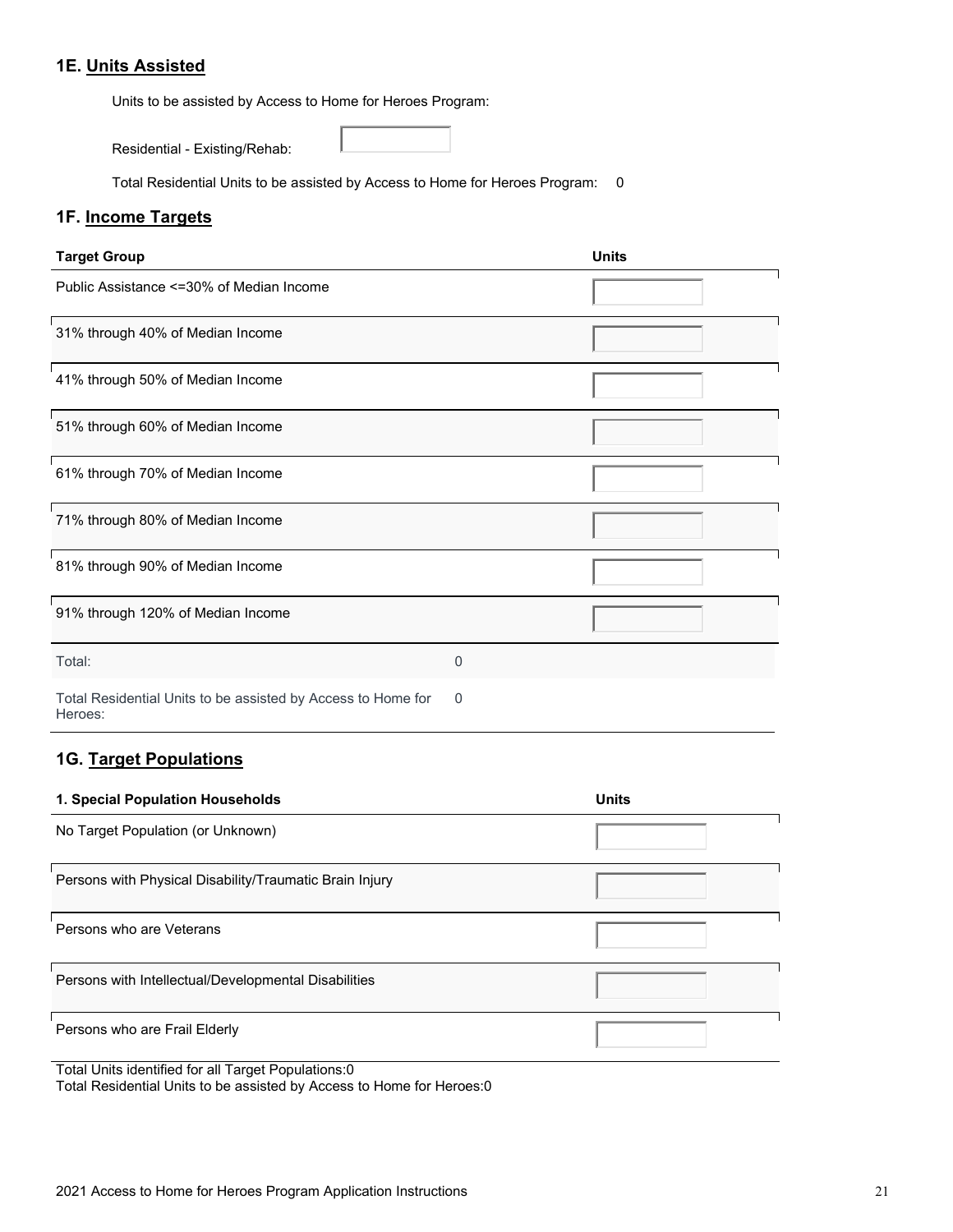### **1H. Program Abstract**

Provide a one paragraph abstract of the proposed program. **Please note the abstract provided may be included in press materials.** This abstract should include, but not be limited to the following information: Organization name, Access to Home for Heroes Program request amount, estimated total project cost, other sources of funding that will be used for the Access to Home for Heroes Program, main goal(s) of the program, activities Access to Home for Heroes Program funds will be used for, and any special emphasis of the program, such as special needs populations, areas/neighborhoods to be served, or income ranges to be targeted.

**Sample Text:** The Sample Organization proposes to undertake a project using \$150,000 in Access to Home for Heroes Program funds as part of a community wide effort to keep persons with disabilities in their homes and out of institutional settings. Sample organization plans to provide accessibility modifications to eight low-income households in the City of Sample. Other rehabilitation repairs to the homes that are necessary will be funded by \$100,000 from the City of Sample and \$50,000 from other grant sources (specify) for a total project cost of \$300,000.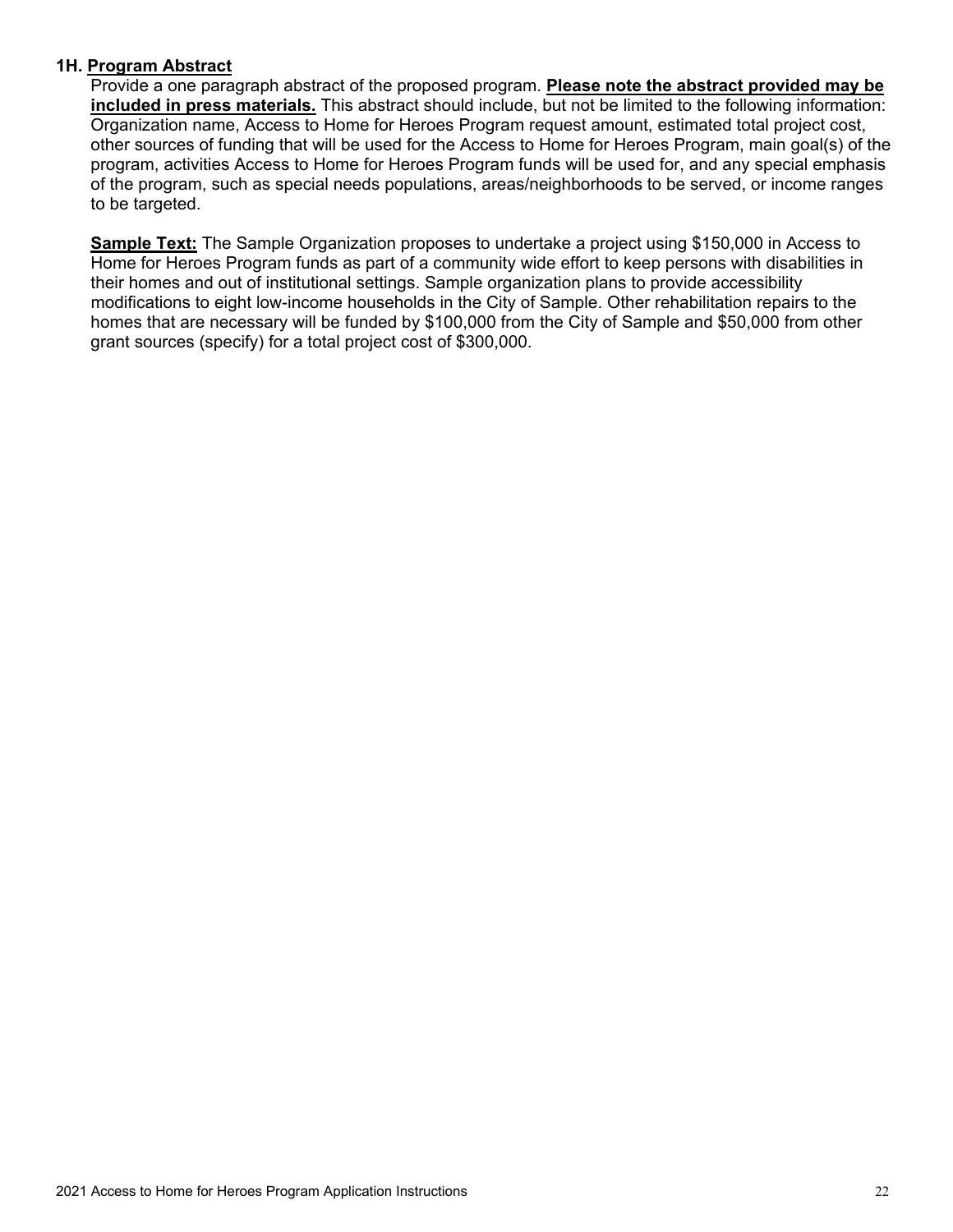# <span id="page-23-0"></span>**Exhibit 2 – Proposal**

### **2A. Program Activities & Scope**

Provide an overview of the proposed program. At a minimum:

- Describe the types of eligible program activities to be addressed, including accessibility modifications, emergency home repairs, or code violations.
- Describe how the eligible activities accomplish the program's goals of allowing disabled veterans to live safely, comfortably, and productively in the most integrated setting of their choice.
- Demonstrate a clear understanding of the program's eligibility criteria.
- Estimate the number of disabled veterans to be assisted, including those with service-related injuries, age, or health related disabilities.

### **2B. Administrative Procedures**

Outline procedures in place, or planned by applicant organization, to supplement the required procedures

identified in the template administrative plan. Specifically:

### **Project Development**

- Describe method for accepting and processing applications.
- Describe plan for program marketing and outreach.
- Describe process for evaluating a substantial limitation caused by a veteran's disability and eligible program activities in consideration of such disability.
- Describe process for developing work scopes and completing inspections.
- Describe plan to address other needed rehabilitation or repair activities outside of the program's purview, or that exceed the maximum program award.
- Describe dispute resolution plan for disabled veterans and contractors.

### **Service Partnerships**

- Describe process for making referrals to local service provider(s) for needs other than accessibility modifications, emergency home repairs, or code violations.
- Identify process for following up on local service referral outcomes.
- Describe cooperative, reciprocal working and/or two-way referral relationships with relevant local service provider(s), including housing service providers.
- Written local service and referral agreements, such as Memorandums of Understanding (MOUs), should be provided as an attachment. Maximum points are awarded for documented two-way, reciprocal MOUs.

### **2C. Contractor Procurement**

- Describe the process for procuring contractors that includes an understanding of the program's bidding requirements.
- Describe procedures to ensure that NYS Certified Minority and Women-Owned Business Enterprises are afforded opportunities for meaningful participation in projects.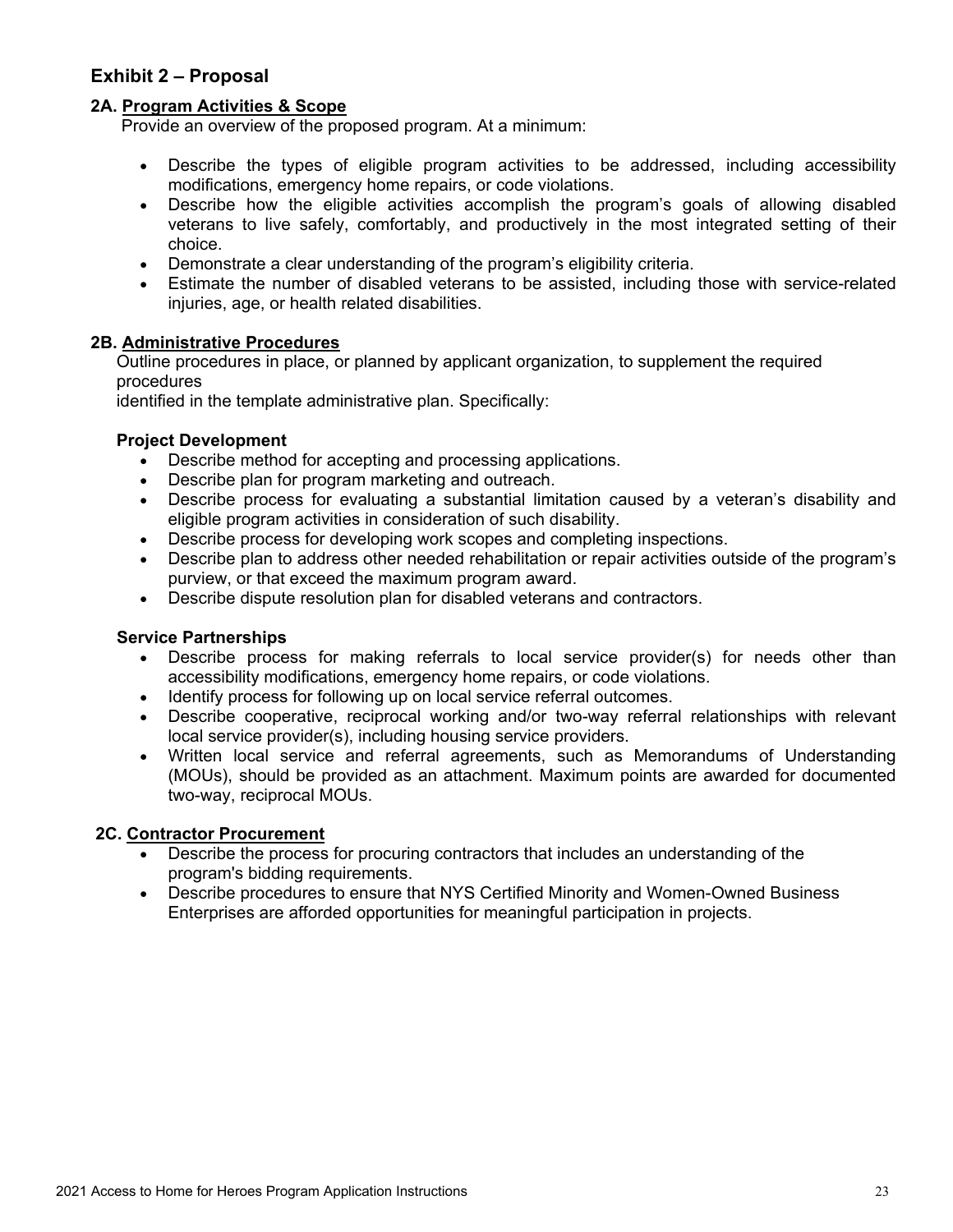# <span id="page-24-0"></span>**Exhibit 3 – Program Need**

### **3A. Program Need**

Demonstrate the need for resources in the service area, to assist veterans living with a disability, in returning to community living settings from institutional settings (transition) or preventing institutional living (diversion). This may include accessibility modifications or emergency home repairs to eliminate conditions in homes that pose a threat to life, health, or safety. Information should be specific to the service area, and target population, and cite dates and relevant data sources such as the U.S. Census Bureau and American Community Survey. Analysis should include, but not be limited to:

- Total population who are veterans.
- Total population who are veterans with a disability.
- Explain how the proposed service area was selected.
- Explain how the applicant organization regularly serves this area.
- Provide data and narrative on how the demand for accessibility modifications and emergency home repairs to eliminate conditions in homes that pose a threat to life, health, or safety for veterans living with disabilities, have been identified.
- Explain the need for public investment.
- Describe how the proposed program activities will address the identified needs.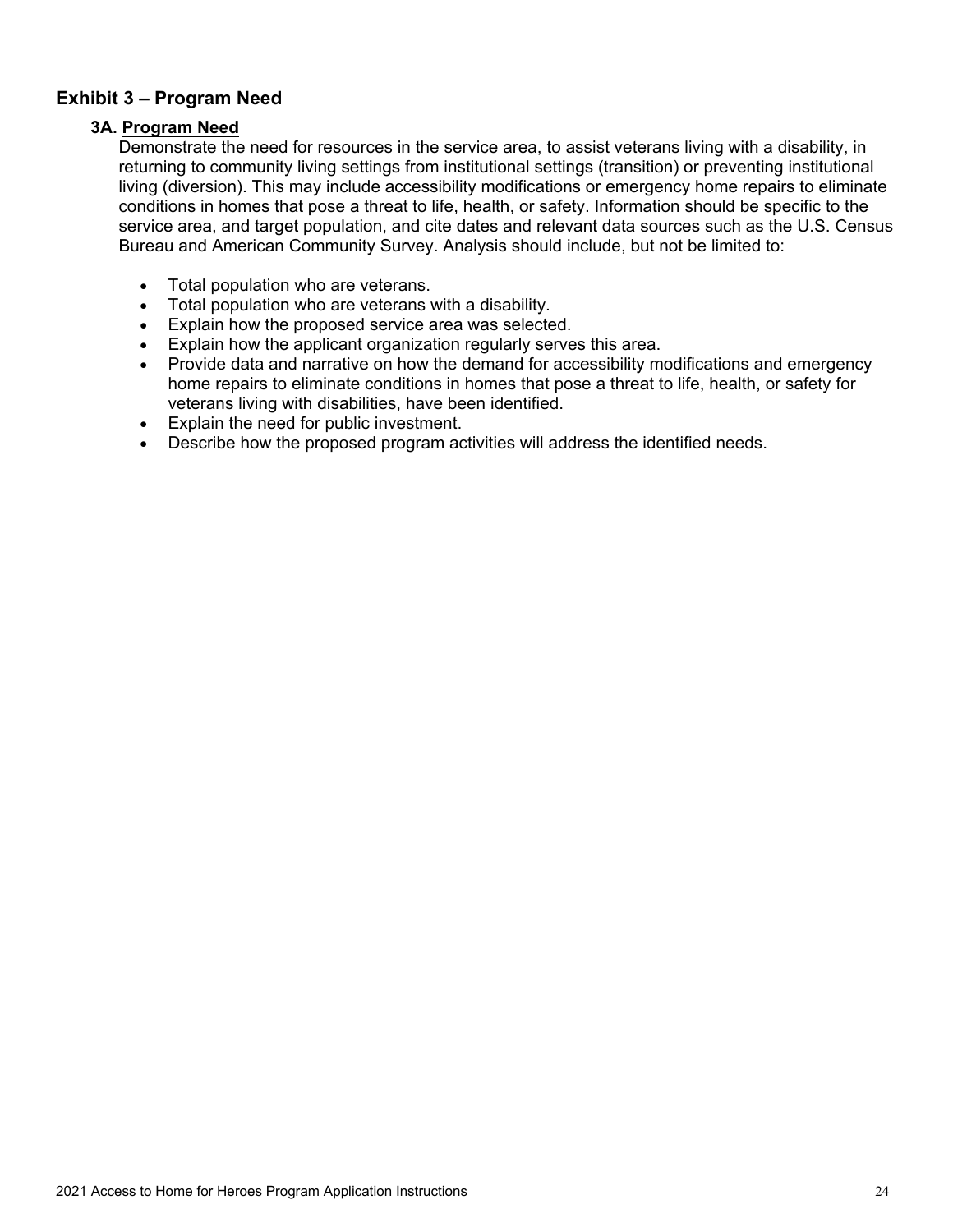# <span id="page-25-0"></span>**Exhibit 4 – Staffing Plan & Administrative Capacity**

# **4A. Staffing Plan & Administrative Capacity**

### **Staffing Plan:**

- Identify staff assigned to work on the proposed program and their role, including but not limited to client intake, fiscal management, environmental review, work scope design, disbursements, and compliance monitoring.
- Describe specific staff experience or training relevant to the implementation of the program.

### **Administrative Capacity:**

- Summarize relevant grant administration experience that demonstrates administrative capacity
- and readiness.
- Detail previous experience administering an Access to Home or Access to Home for Heroes Program, or successfully working with similarly sized accessibility modification, or home repair programs.
- Identify measures taken to overcome administrative challenges or delays previously encountered in the administration of similar programs.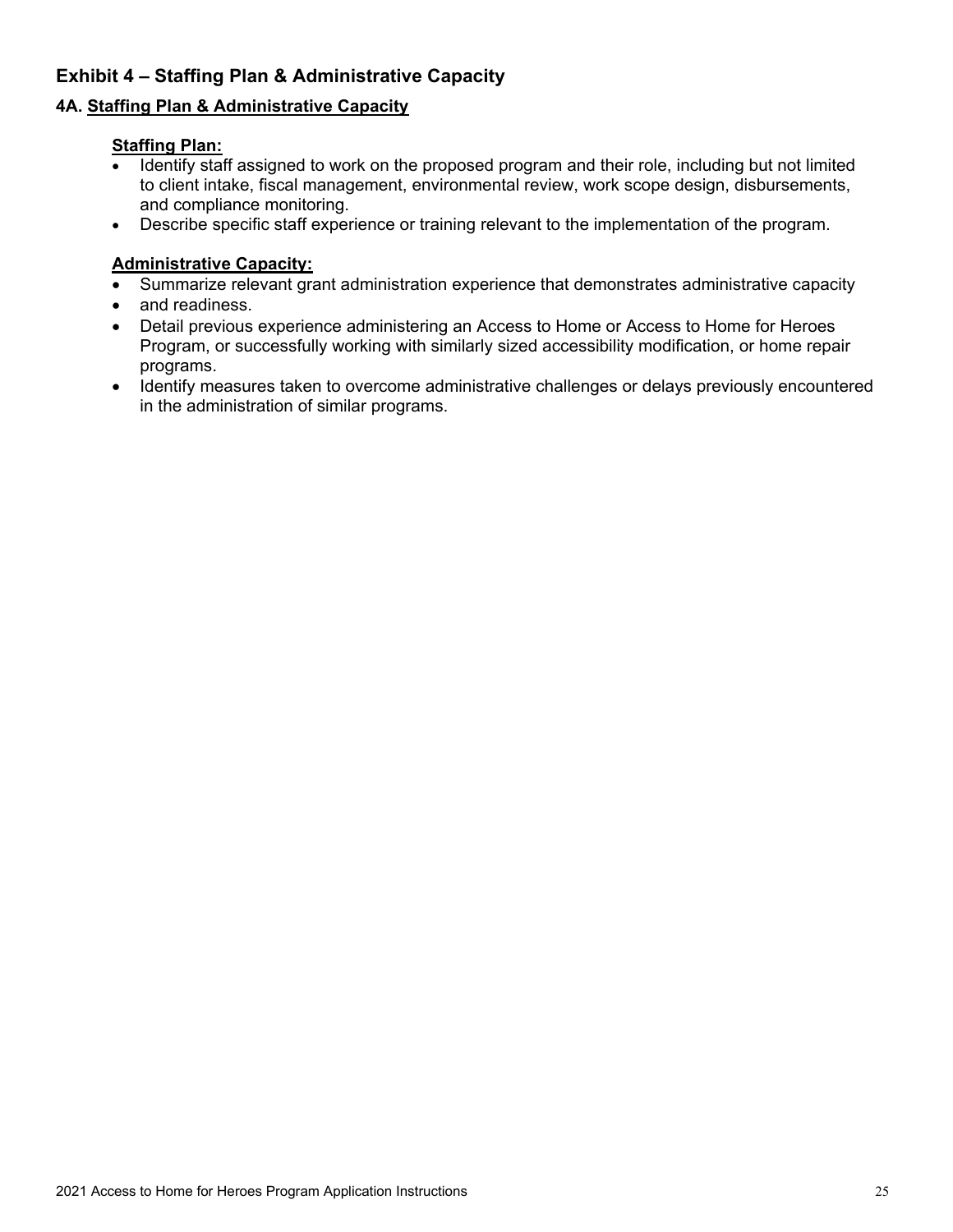# <span id="page-26-0"></span>**Exhibit 5 – Budget & Fiscal Responsibility**

# **5A. Sources of Funds**

| Source: *                                      |                          |  |
|------------------------------------------------|--------------------------|--|
| Specify Source:                                |                          |  |
| Funds Requested: * \$                          |                          |  |
| Status: *                                      | $\overline{\phantom{a}}$ |  |
| If Committed, enter the following information: |                          |  |
| Date of Letter:                                | Example: mm/dd/yyyy      |  |
| Signatory:                                     |                          |  |

### **5B. Program Uses Budget/Financing Plan**

Total Access to Home for Heroes Program Funds Requested:

|                       | <b>ATHV Funds</b>        | <b>Other Funds</b>     | <b>Total Cost</b> |
|-----------------------|--------------------------|------------------------|-------------------|
| 1. Project Costs      | Program Budget<br>Amount | Other Budget<br>Amount | \$0               |
| 2. Project Soft Costs | Program Budget<br>Amount | Other Budget<br>Amount | \$0               |
| 3. Administration     | Program Budget<br>Amount | Other Budget<br>Amount | \$0               |
| 4. Total              | \$0                      | \$0                    | \$0               |

#### **5C. Budget Narrative**

### **Budget**

Provide an overview of the program budget that clearly demonstrates an understanding of the Access to Home for Heroes Program and its eligible uses. Identify, in a consistent format, all leveraged funding sources. This explanation must be supported by the required budget tables in Exhibits 5A & 5B.

- Identify the total project cost.
- Identify other relevant funding sources to be leveraged and the proposed use (i.e., offset project or administrative costs, or other needed rehabilitation or repair activities).
- For each source identified, indicate if funds are formally committed or if approval is pending.
- Explain how the proposed project will proceed if any pending sources of funds are not secured.
- If a funding source is identified as committed, evidence must be attached where requested in the application.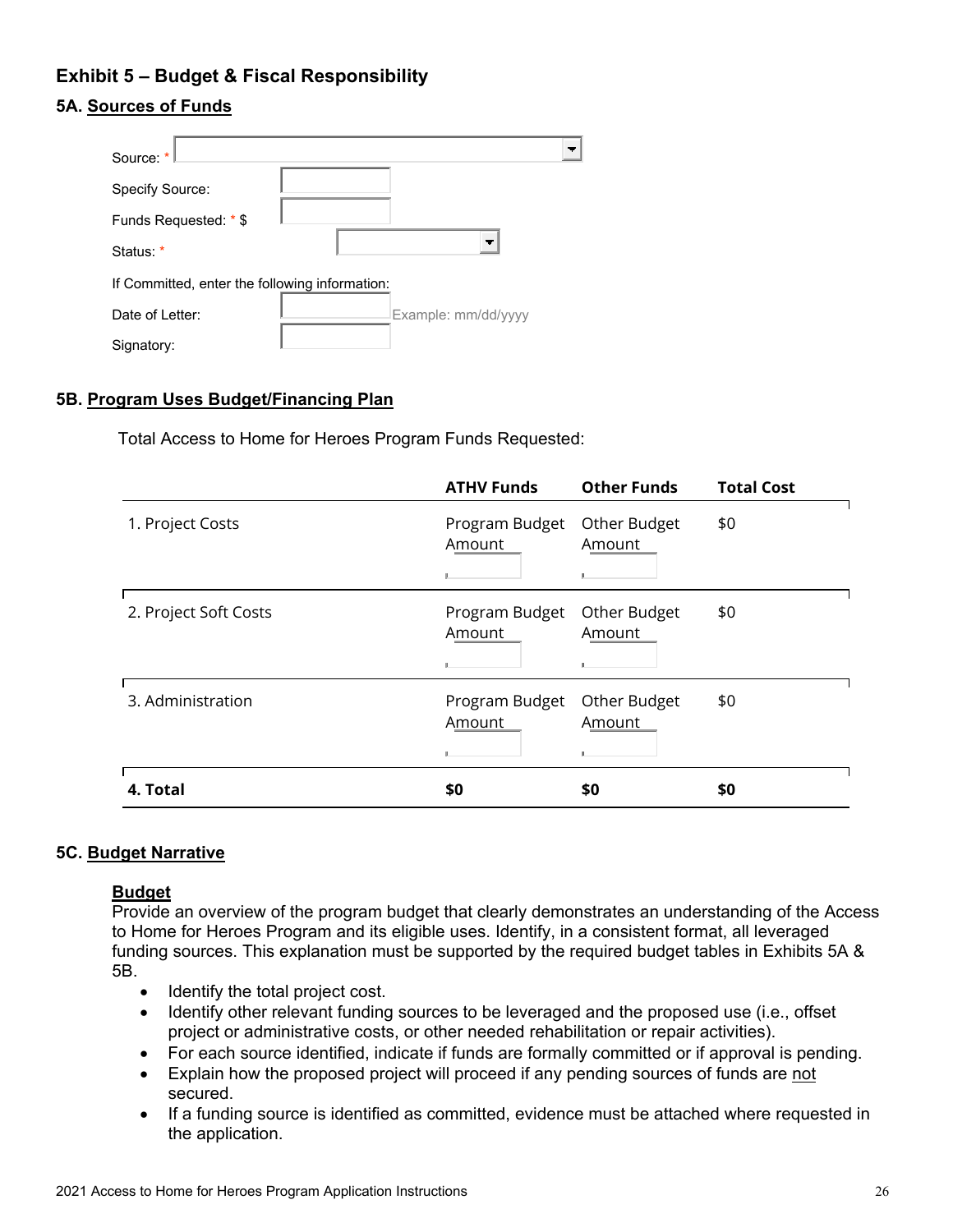### **Fiscal Responsibility**

Describe the anticipated process and internal procedures related to fiscal management, including internal controls, fiscal records management, and documentation of cost reasonableness. Specifically:

- Describe the internal disbursement process.
- Explain how the applicant organization will cover project costs prior to disbursement of Access to Home for Heroes Program funds.
- Describe project delivery costs, including the process used to document staff time relative to project delivery and grant administration.
- Describe the process for evaluating cost reasonableness and ensuring competitive bidding.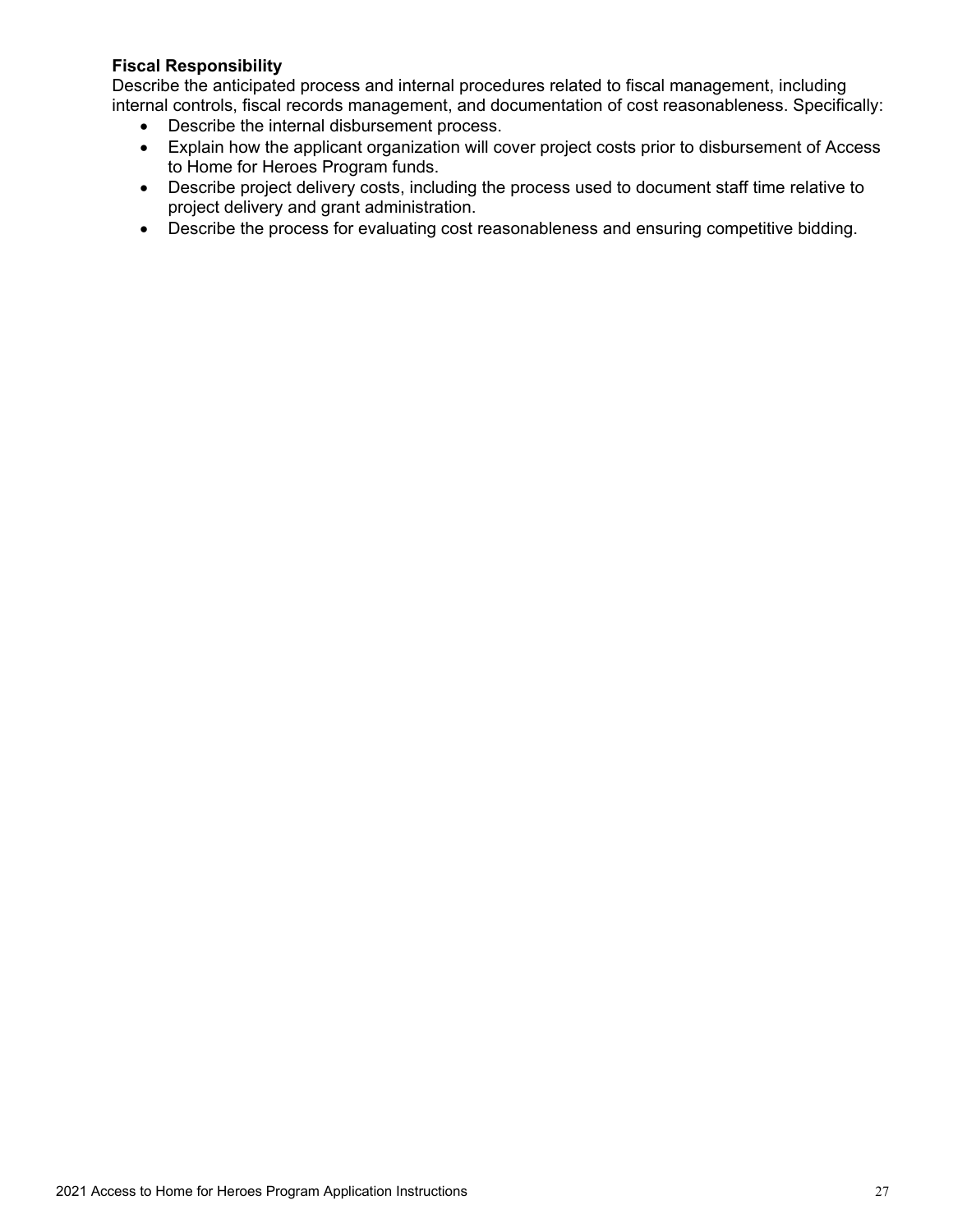### Applicant Certification

# **Office of Community Renewal Program Applicant Certification**

### <span id="page-28-0"></span>**Applicant certifies that:**

| Agree | Do Not Agree | I certify that I am an authorized representative and have been specifically authorized to file this<br>submission and required documents for the proposed project with HCR/HTFC on behalf of the<br>applicant organization or community.                                                                                                                                                                                                                                                                                                                                                                                                                                                                                                                                       |
|-------|--------------|--------------------------------------------------------------------------------------------------------------------------------------------------------------------------------------------------------------------------------------------------------------------------------------------------------------------------------------------------------------------------------------------------------------------------------------------------------------------------------------------------------------------------------------------------------------------------------------------------------------------------------------------------------------------------------------------------------------------------------------------------------------------------------|
| Agree | Do Not Agree | I certify that the Applicant is authorized to carry out the proposed activities and that the Applicant is<br>familiar with and will comply with all applicable statutes, rules and regulations established.                                                                                                                                                                                                                                                                                                                                                                                                                                                                                                                                                                    |
| Agree | Do Not Agree | I further authorize the agency receiving this application to forward it to any other State agency which<br>administers a program for which a funding request is indicated in this application.                                                                                                                                                                                                                                                                                                                                                                                                                                                                                                                                                                                 |
| Agree | Do Not Agree | I certify that I have reviewed the full application and attached documents, and statements contained<br>in this application are true, complete and correct to the best of my knowledge and belief and are<br>made in good faith, including data related to the Organizations Relevant Experience and I agree to<br>immediately inform HTFC of any change in circumstances. A false certification or failure to disclose<br>information shall be grounds for termination of any award.                                                                                                                                                                                                                                                                                          |
|       |              | For the period beginning 10 (ten) years prior to the date of this certification:                                                                                                                                                                                                                                                                                                                                                                                                                                                                                                                                                                                                                                                                                               |
| Agree | Do Not Agree | The information and supporting documentation contained in this application are complete and<br>accurate and acknowledges that falsification of information will result in disqualification of application,<br>denial of funding, rescinding of subsequent award and contract or required repayment of funds<br>disbursed for any Office of Community Renewal (OCR) Program. The undersigned further recognizes<br>and accepts the responsibility and obligation to notify the Housing Trust Fund Corporation (HTFC)<br>and the Office of Community Renewal (OCR), in writing, if the Applicant becomes aware of any<br>subsequent events or information which would change any statements or representations previously<br>submitted to HTFC / OCR.                            |
| Agree | Do Not Agree | The Applicant will notify OCR within five (5) calendar days of any change of staff related to the<br>program award and administration.                                                                                                                                                                                                                                                                                                                                                                                                                                                                                                                                                                                                                                         |
| Agree | Do Not Agree | No member of the Board of Directors or staff of the Applicant organization will directly or indirectly<br>benefit financially from administration of the program. Any matter regarding any potential conflict of<br>interest or appearance of impropriety arising in connection with this program must be disclosed at the<br>time of application or when the conflict is identified.                                                                                                                                                                                                                                                                                                                                                                                          |
| Agree | Do Not Agree | The Applicant will disclose if any of its employees, affiliates, program partners, subcontractors, and<br>or consultants have been the subject of a criminal investigation and /or charged with a crime in the<br>last five (5) years at the time of application or within one (1) week of the issue being identified. OCR<br>reserves the right to deny the Applicants request for funding based on concerns for the Applicants<br>overall organizational health and / or capacity.                                                                                                                                                                                                                                                                                           |
| Agree | Do Not Agree | The Applicant will disclose in this application if it or any of its affiliates has filed for bankruptcy in the<br>last seven (7) years. OCR reserves the right to deny the Applicants request for funding based on<br>concerns for the Applicants overall fiscal health and / or capacity.                                                                                                                                                                                                                                                                                                                                                                                                                                                                                     |
| Agree | Do Not Agree | The Applicant has not experienced any of the following and shall notify OCR within five (5) calendar<br>days after obtaining knowledge of: a) the commencement of any investigation or audit of its activities<br>by any governmental agency, specifically housing discrimination; or b) the alleged default by the<br>Applicant under any mortgage, deed of trust, security agreement, loan agreement or credit instrument<br>executed; or c) the allegation of ineligible activities, misuse of any award, or failure to comply with the<br>terms of the Application. Upon receipt of such notification, OCR may, in its discretion, withhold or<br>suspend payment of some or all of the Award and reserves the right to deny application for funds for<br>any OCR program. |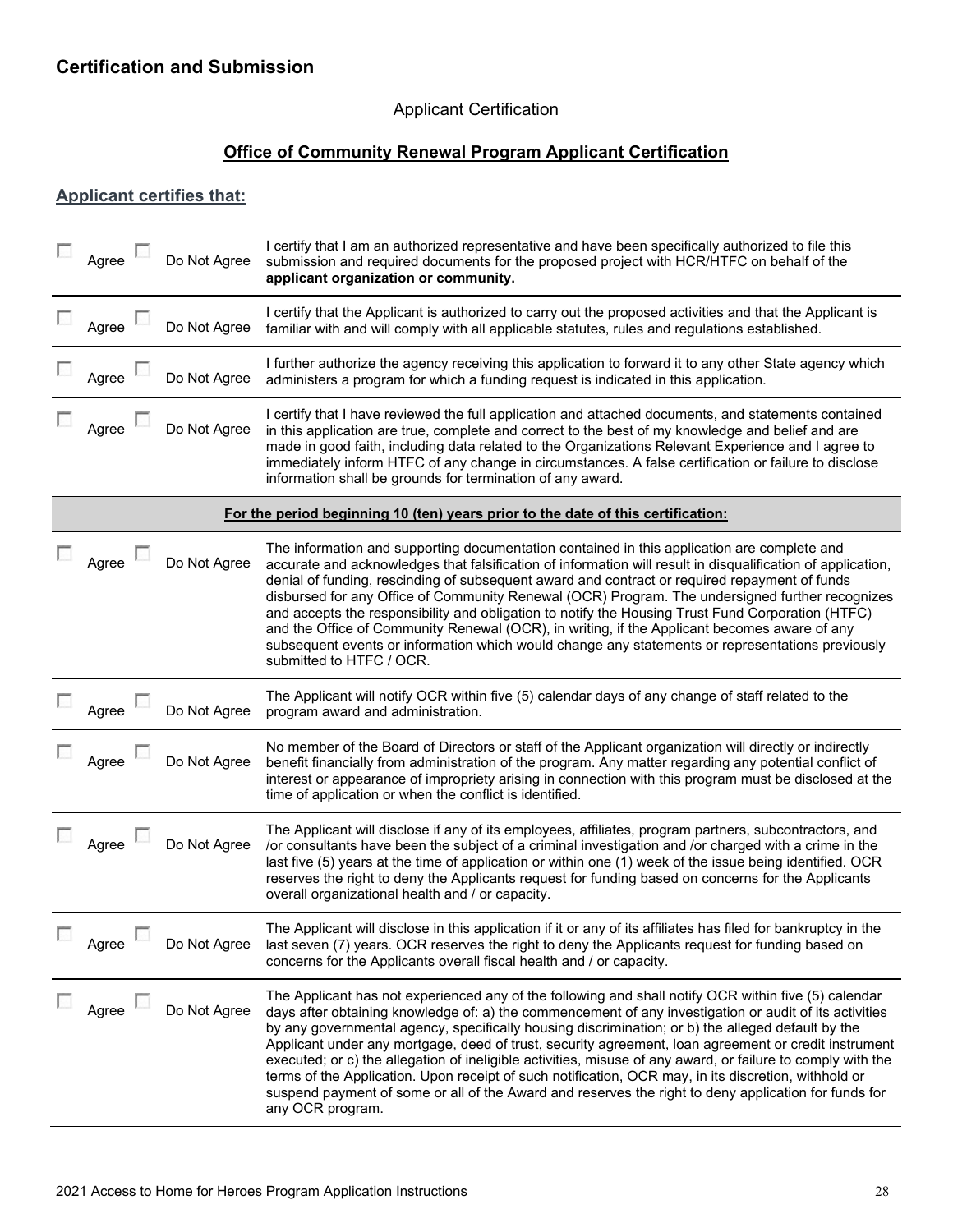| Aaree | Do Not Agree | Neither the Applicant, nor any principal, partner, or staff member of the Applicant organization has<br>experienced default, non-compliance, debarment, suspension or termination of funds, or been<br>otherwise restricted by DOL, HUD, USDA, ESDC, HFA, HTFC, DHCR, AHC or other federal, state, or<br>local authority. Applicant further certifies there are no unresolved findings raised as a result of audits,<br>management reviews, or other investigations concerning projects, contracts, or programs for which<br>the Applicant organization is involved and Applicant has not been the subject of a claim under an<br>employee fidelity bond. |
|-------|--------------|-----------------------------------------------------------------------------------------------------------------------------------------------------------------------------------------------------------------------------------------------------------------------------------------------------------------------------------------------------------------------------------------------------------------------------------------------------------------------------------------------------------------------------------------------------------------------------------------------------------------------------------------------------------|
| Agree | Do Not Agree | As a condition of award, OCR may seek to verify certain financial, credit and related information<br>contained in the application concerning the project Applicant, and other members of the project<br>/program team.                                                                                                                                                                                                                                                                                                                                                                                                                                    |
|       |              | If the applicant is unable to select "Agree" to any of the items above, a detailed explanation must be<br>provided at the end of the Applicant Certification Detail attachment.                                                                                                                                                                                                                                                                                                                                                                                                                                                                           |

CDOL User ID:

| 000 - 000 - 1 <b>0</b> |  |
|------------------------|--|
| CDOL Password: *       |  |
| Tith                   |  |

Title: Date of Electronic Signature: